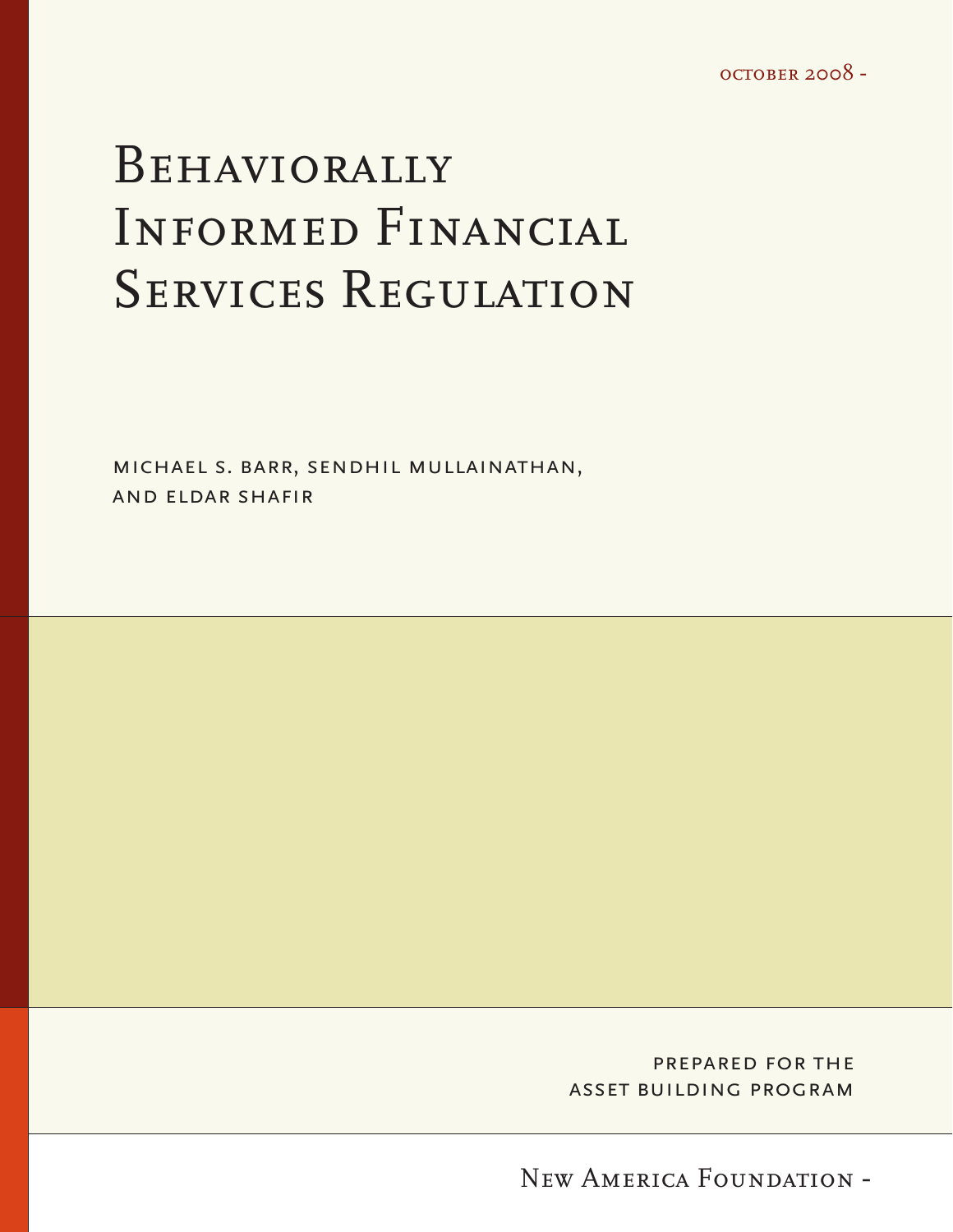# $@ @ @ @$

**© 2008 New America Foundation** 

 commercial re-use of New America content when proper attribution is provided. This means you are free to copy, display and distribute New America's work, or include our content in derivative works, under the This report carries a Creative Commons license, which permits nonfollowing conditions:

- • **Attribution.** You must clearly attribute the work to the New America Foundation, and provide a link back to www.Newamerica.net.
- • **Noncommercial.** You may not use this work for commercial purposes without explicit prior permission from New America.
- **Share Alike.** If you alter, transform, or build upon this work, you may distribute the resulting work only under a license identical to this one.

For the full legal code of this Creative Commons license, please visit www.creativecommons.org. If you have any questions about citing or reusing New America content, please contact us.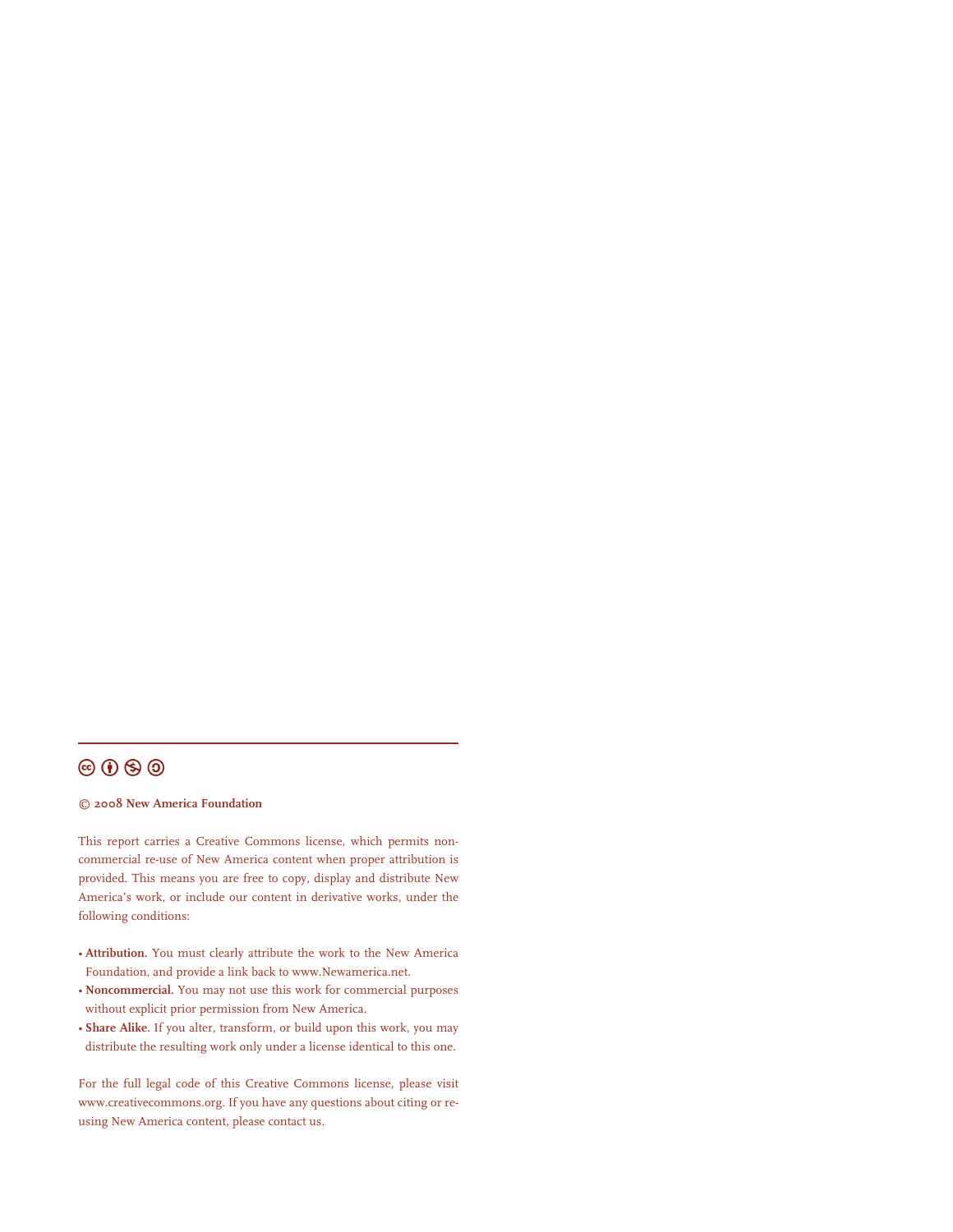# **Abstract**

Financial services decisions can have enormous conse - Financial services decisions can have enormous conse quences for household well being. Households need a such as receiving their income, storing it, and paying bills; to save for emergency needs and long term goals; to access services system is exceedingly complicated and often not to the complexity of our financial system, there has been a long running debate about the appropriate role and form models disclosure, and usury or product restrictions. range of financial services—to conduct basic transactions, credit; and to insure against life's key risks. But the financial well-designed to optimize household behavior. In response of regulation. Regulation is largely stuck in two competing

contrast to the classic model, which relies on the interac This paper explores a different approach, based on insights from behavioral economics on the one hand, and an understanding of industrial organization on the other. At the core of the analysis is the interaction between individual psychology and market competition. This is in tion between rational choice and market competition. The introduction of richer psychology complicates the impact of competition. It helps us understand that firms compete based on how individuals will respond to products in the marketplace, and competitive outcomes may not always and in all contexts closely align with improved decisional choice and increased consumer welfare.

The paper adopts a behavioral economic framework that considers firm incentives to respond to regulation. Under this framework, outcomes are an equilibrium interaction between individuals with specific psychologies and firms that respond to those psychologies within specific market some contexts market participants seek to overcome com contexts. Regulation must then address failures in this equilibrium. The model suggests, for example, that in mon human failings (as for example, with under-saving) while in other contexts market participants seek to exploit these failings (as for example, with over-borrowing). Behaviorally informed regulation needs to take account of these different contexts.

markets. The purpose of this paper is not to champion pol icies, but to illustrate how a behaviorally informed regula costs and benefits of specific policies. To further that under The paper discusses the specific application of these forces to the case of mortgage, credit card, and banking tory analysis would lead to a deeper understanding of the standing, in particular, the paper discusses ten ideas:

- • Full information disclosure to debias home mortgage borrowers.
- A new standard for truth in lending.
- A "sticky" opt-out home mortgage system.
- Restructuring the relationship between brokers and borrowers.
- • Using framing and salience to improve credit card disclosures.
- An opt-out payment plan for credit cards.
- An opt-out credit card.
- Regulating of credit card late fees.
- • A tax credit for banks offering safe and affordable accounts.
- An opt-out bank account for tax refunds.

*Michael S. Barr is Professor of Law, University of Michigan Law School; senior fellow Center for American Progress; nonresident senior fellow, Brookings Institution. Sendhil Mullainathan is Professor of Economics, Harvard University. Eldar Shafir is Professor of Psychology and Public Affairs, Princeton University. The authors conduct research and development on public policy through Ideas42, with support from the Hewlett Foundation and the Russell Sage Foundation. The authors wish to thank Ellen Seidman and the New America Foundation for suggesting we undertake this project and for their ongoing support and encouragement.*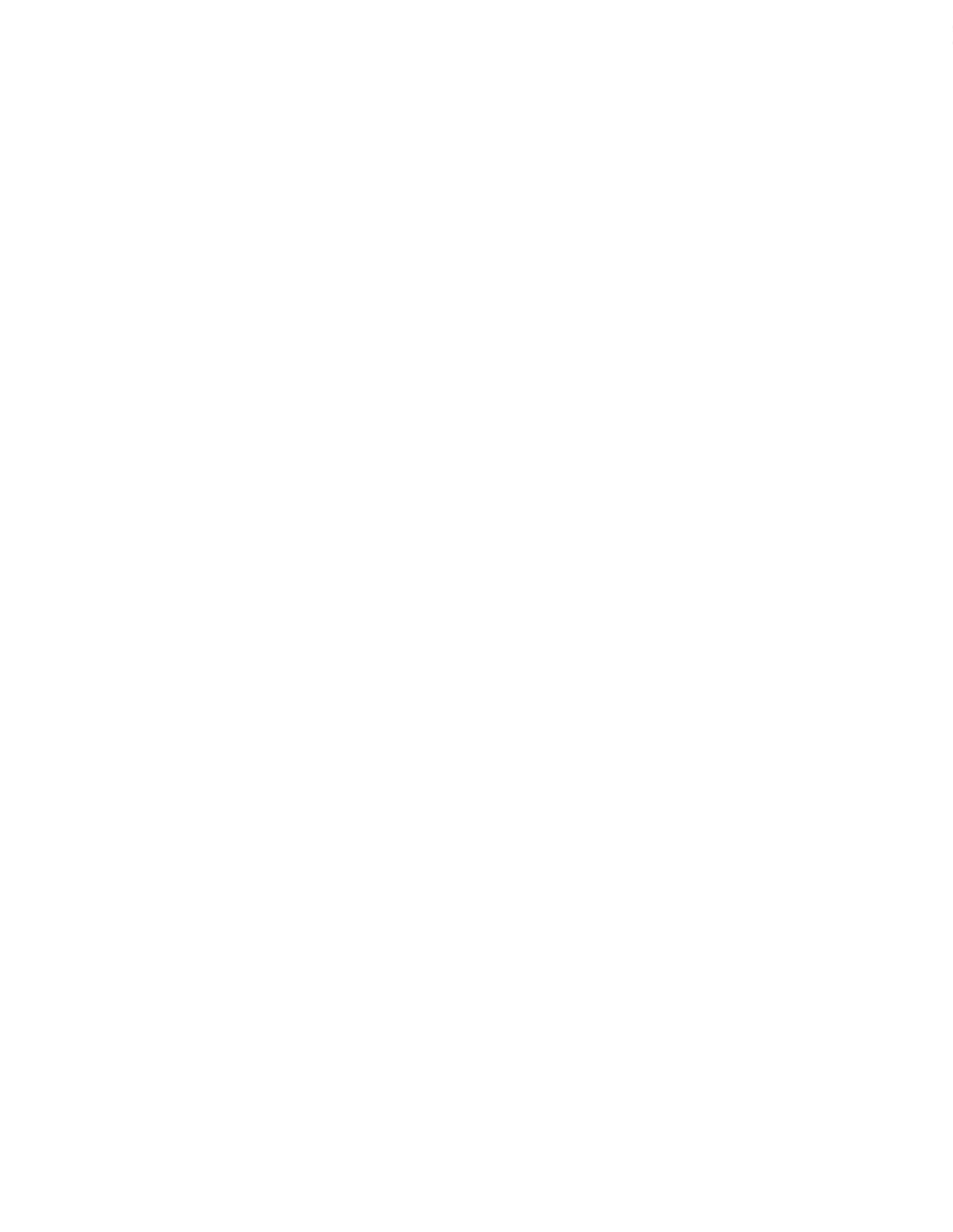Financial services decisions can have enormous consequences for household wellbeing. Households need a range of financial services—to conduct basic transactions, such as receiving their income, storing it, and paying bills; to save for emergency needs and long-term goals; to access credit; and to insure against life's key risks. But the financial services system is exceedingly complicated and often not well-designed to optimize household behavior. For example, choosing a mortgage is one of the biggest financial decisions an American consumer will make, but it can be a complicated one, especially in today's environment where the terms and features of mortgages vary in multiple dimensions. Similarly, credit card contracts now often involve complicated terms and features that may encourage sub-optimal borrowing behavior. And it has long been remarked that households fail to optimize in their savings decisions.

In response to the complexity of our financial system, there has been a long-running debate about the appropriate role and form of regulation. Regulation is largely stuck in two competing models—disclosure, and usury or product restrictions. Disclosure regulation, embodied in the Truth in Lending Act (TILA), presumes one market failure: the market will fail to produce a clear and comparable disclosure of essential product information needed by consumers. TILA responds, potentially, to two types of problems. First, firms will not reveal all information, for example, regarding the desirability of various features, that borrowers should understand and be able to analyze in determining whether to take out a loan. Second, firms will not reveal information in a way that facilitates comparability across products. The first concern speaks to consumer knowledge, "solving" the problem through the provision of information; the second concern addresses consumers' ability to process the information, "solving" the problem through coordination of terms and definitions.

*Homo economicus* is very much the intellectual basis for disclosure regulation. The model relies on fully rational agents who make intelligent choices. But these neoclassical assumptions are misplaced and in many contexts consequential. In particular, behavioral research has shown that the availability of data does not always lead to commu-

nication and knowledge; understanding and intention do not necessarily lead to action; and contextual nuances can lead to poor choices. Individuals consistently make choices that, they themselves agree, diminish their own well-being in significant ways.

Regulation is largely stuck in two competing models—disclosure, and usury or product restrictions.

 uct restrictions start from the idea that certain prices tion, firms will likely develop ways around such product restrictions, undermining their core intention, increasing By contrast to disclosure regulation, usury laws and prodor products are inherently unreasonable, and that consumers need to be protected from making bad choices. But product regulation may in some contexts diminish access to credit or reduce innovation of financial products. Moreover, for certain types of individuals, some limitations may themselves increase consumer confusion regarding what rules apply to which products, and what products may prove beneficial or harmful. In addicosts and further confusing consumers.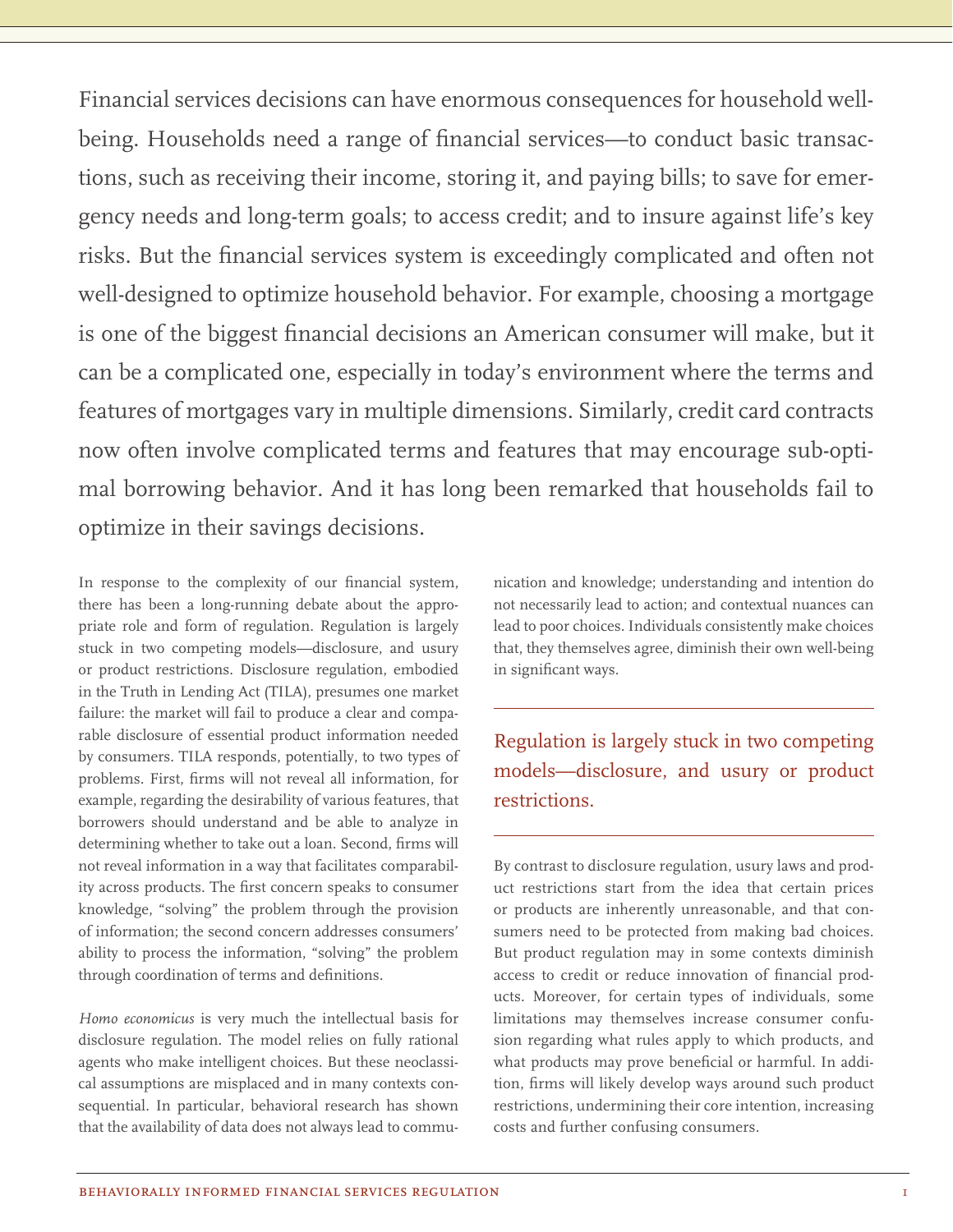We explore a different approach, based on insights from ing of industrial organization on the other. At the core of our analysis is the interaction between individual psychology and market competition. This is in contrast to the classic model, market competition. In the classic model, absent market to provide products that improve welfare. Because rational agents process information well, firms compete to provide pete based on how actual individuals will respond to products in the marketplace, and actual competitive outcomes may not always and in all contexts closely align with improved behavioral economics on the one hand, and an understandwhich relies on the interaction between rational choice and failures, because rational agents choose well, firms compete information that improves decision quality. By contrast, in our model, individuals depart from neo-classical assumptions in important ways. The introduction of richer psychology complicates the impact of competition. Now, firms comdecisional choice and increased consumer welfare.

We explore a different approach, based on insights from behavioral economics on the one hand, and an understanding of industrial organization on the other.

In the home mortgage market, for example, the standard model assumes that people evaluate options well, and that the more options people have, the better. Firms will thus provide more options, people will pick the best ones, and healthy competition will drive out bad options. In reality, people are easily overwhelmed by too many options and make mistakes, often in predictable ways. Borrowers, for example, might pick the most salient dimension (lowest monthly cost) rather than focusing on their cost of credit over the expected life of their loan—or the fact that taxes and insurance will not be escrowed and are not included in the monthly cost. Consequently, firms can and will introduce options that cater to these behaviors, and people will pick options that carry a greater likelihood of failure than anticipated, and which they themselves would find suboptimal upon further reflection and analysis. These behavioral considerations suggest that disclosure of information alone will often be insufficient to provide consumers with what is needed to optimize their understanding and decision-making, and the resulting outcomes.

 tion of regulation, including features such as the framing vidual behavior.<sup>2</sup> In this paper, we embed this thinking more deeply in the logic of markets. Specifically, we adopt a framework that considers in more depth firm incentives to outcomes as an equilibrium interaction between individuals with specific psychologies and firms that respond to those psychologies within specific market contexts. Regulation Our work is clearly related to the emerging literature on behaviorally informed policy-making. This literature produces novel considerations in the design and implementaof information, the setting of defaults or "opt-out" rules, the provision of warnings, and other strategies to alter indirespond to behaviorally motivated regulation. We envision must then address failures in this equilibrium.

 This perspective produces two dimensions to consider. lic-minded regulators' interests are sometimes mis-aligned and sometimes not. Let us take the example of a consumer both to under-save, and to over-borrow. Society would prefer the bias to under-save so that funds available for investment and fee generation would not diminish but, at least over the short term (and excluding consideration of collection costs), parency does not always pay off and firms sometimes have First, the psychological biases of individuals can either help or hurt the firms they interact with; hence firms' and pubwho does not understand the profound effects of the compounding of interest. Such a bias would lead the individual that the individual did not have such a bias in both contexts. Firms, however, would prefer that the individual not have would be perfectly content to see the same individual overborrow. Because people are fallible and easily misled, transstrong incentives to *exacerbate* psychological biases by hiding borrowing costs. Regulation in this case faces a much more difficult challenge than in the savings situation.

The psychological biases of individuals can either help or hurt the firms they interact with; hence firms' and public-minded regulators' interests are sometimes mis-aligned and sometimes not.

 The market response to individual failure can profoundly affect regulation. In attempting to boost participation in 401(k) retirement plans, the regulator faces at worst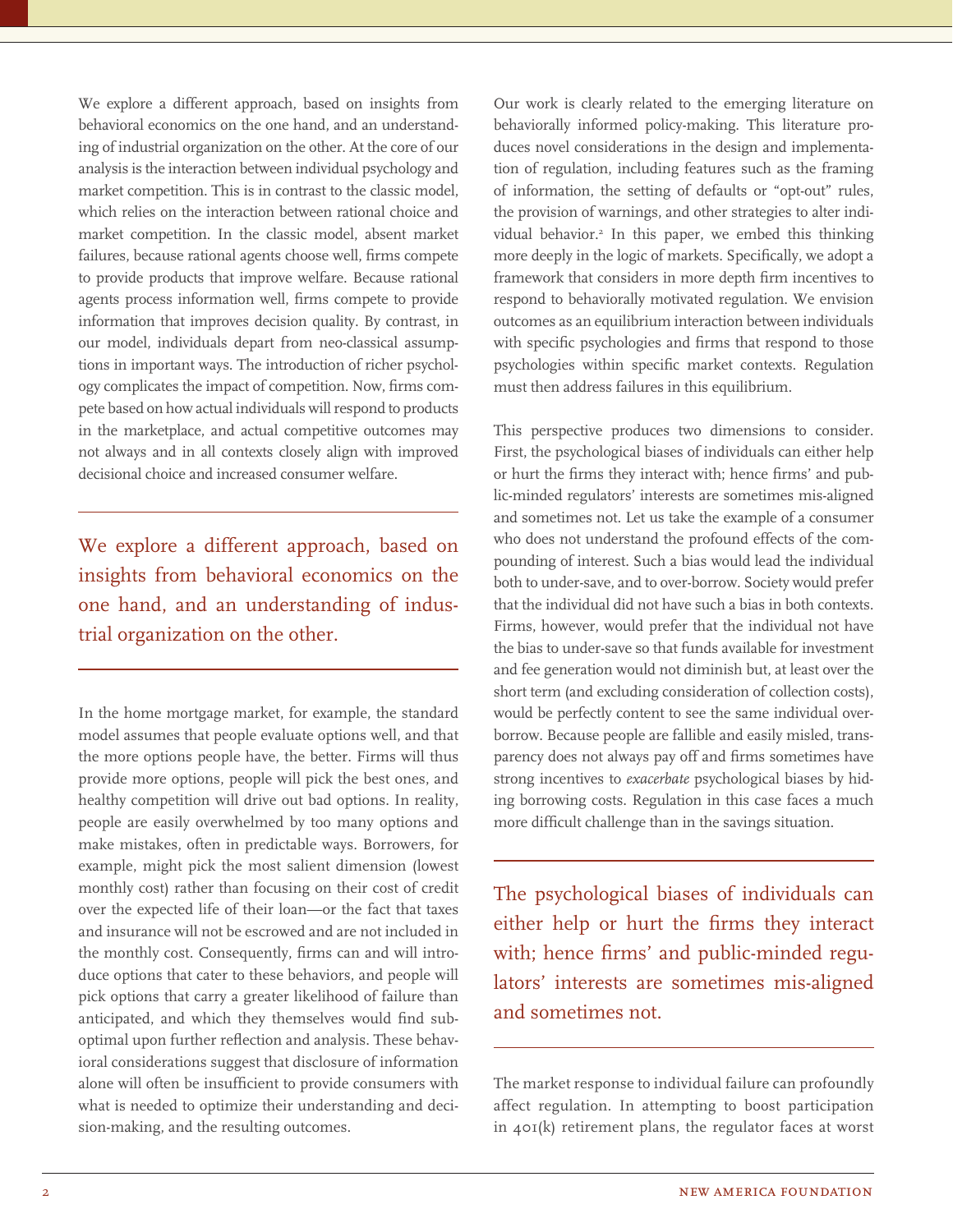indifferent and at best positively inclined employers seeking to boost employee retention and to comply with federal pension rules.3 In forcing disclosure of hidden prices of credit, by contrast, the regulator often faces non-cooperative firms, whose interests are to find ways to work around or undo interventions.

 A second implication of our equilibrium model of firms in particular markets interacting with individuals with specific ulator as holding two different levers, which we describe as changing the rules and changing the scoring.4 When forcing disclosure of the APR, for example, the regulator effectively changes the "rules" of the game: what a firm must say. A ing what a firm must do. Behavioral rule changes, such as creating a favored starting position or default, fall between incentives, by contrast, the regulator changes the way the incentives to help or hurt consumer bias, channeling the incentive into different behaviors by firms or individuals. liability changes) can alter those incentives. psychologies is that the mode of regulation chosen should take account of this interaction. One might think of the regstronger form of rule change is product regulation: changthese two types. When changing liability or providing tax game is "scored". Typically, changing the rules of the game without changing the scoring maintains the firms' original In contrast, changing the scoring of the game (as through

This perspective highlights the care that must be taken when transferring the insights of the most prominent example of behavioral regulation—defaults in 401(k) participation—to other domains. According to the present analysis, changing the rules on retirement saving (by introducing defaults) works well because employers' incentives align (or do not mis-align) with regulatory efforts to guide individual choice. In other words, under current conditions, employers are either unaffected or may even be hurt by individuals' propensity to under-save in 401(k) plans.5 They thus will not lean against an attempt to fix that problem. In contrast, in circumstances where firms' incentives misalign with regulatory intent, changing the rules alone may not work well since firms may have the ability to work creatively around those rule changes. Under those conditions, psychological rules such as defaults or framing may be too weak, and changes in liability rules or other measures may be necessary, as we explain below.

This distinction in market responses to individual psychology is central to our framework and is illustrated in Table 1. In some cases, the market is either neutral or wants to overcome consumer fallibility. In other cases, the market would like to exploit or exaggerate consumer fallibility. The different provider incentives generated by consumer lack of understanding about the compounding of interest in the saving and borrowing contexts is discussed above. Similarly, when consumers procrastinate in signing up for the EITC (and hence in filing for taxes) private tax preparation firms have incentives to help remove this procrastination so as to increase their customer base. When

| <b>Behavioral Fallibility</b>          | Market neutral and/or wants to<br>overcome consumer fallibility                                                                                          | Market exploits consumer fallibility                                                                                                                |
|----------------------------------------|----------------------------------------------------------------------------------------------------------------------------------------------------------|-----------------------------------------------------------------------------------------------------------------------------------------------------|
| Consumers misunderstand<br>compounding | <b>Consumers</b> misunderstand<br>compounding in savings<br>$\rightarrow$ <b>Banks</b> would like to <i>reduce</i> this to<br>increase savings base      | <b>Consumers</b> misunderstand<br>compounding in borrowing<br>$\rightarrow$ <b>Banks</b> would like to <i>exploit</i> this to<br>increase borrowing |
| Consumers procrastinate                | Consumers procrastinate in signing<br>up for EITC<br>> Tax filing companies would like to<br><i>reduce</i> this so as to increase number<br>of customers | Consumers procrastinate in returning<br>rebates<br>> Retailers would like to <i>exploit</i> this to<br>increase revenues                            |

#### Table 1. The Firm and the Individual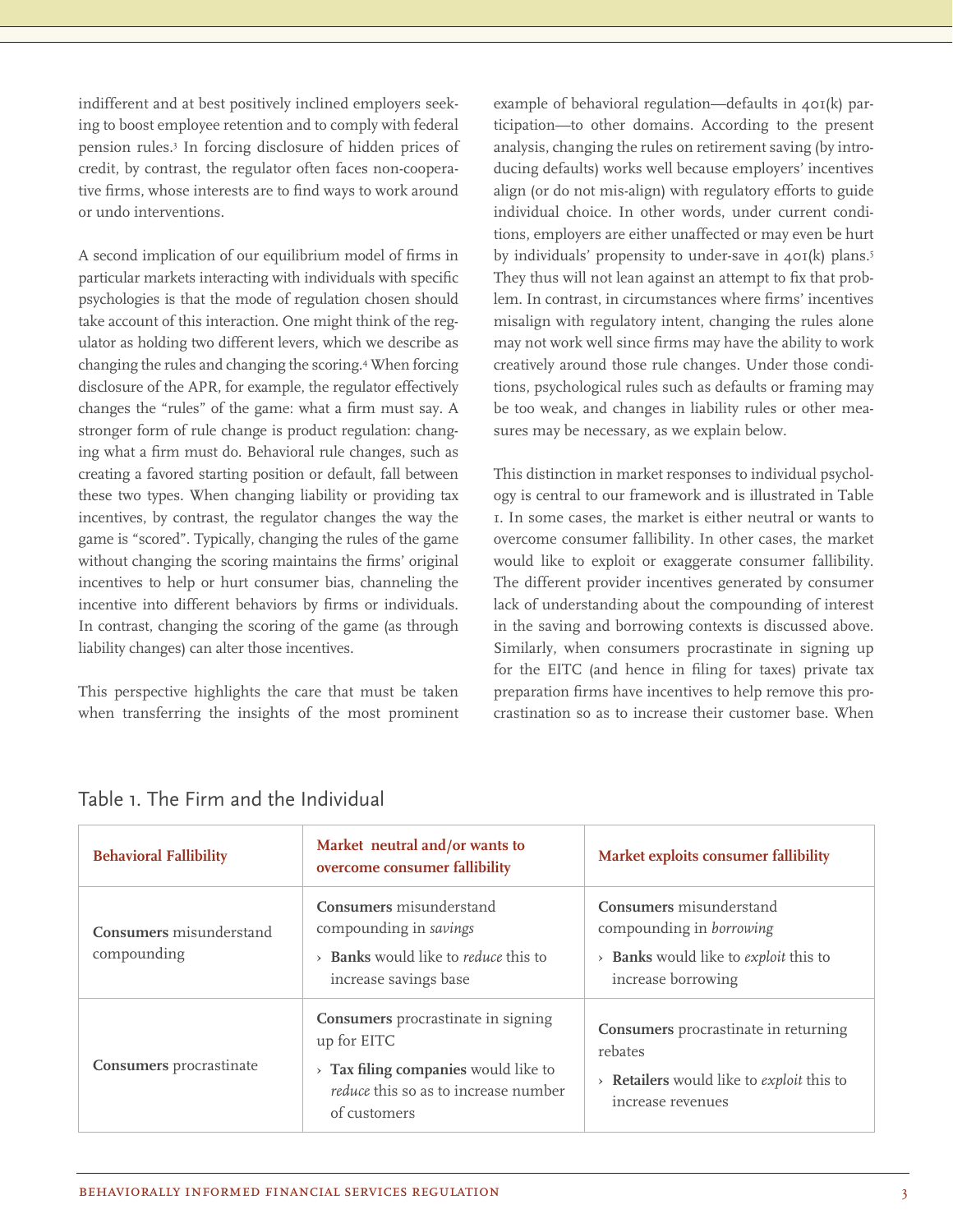consumers procrastinate in returning rebates (but make retail purchases as if they are going to get a rebate), retailers benefit. Note the parallelism in these examples: firm incentives to alleviate or exploit a bias are not an intrinsic feature of the bias itself. Instead, they are a function of how the bias plays itself out in the particular market structure.

 raises the concern of over-extrapolating from the 401(k) by "low-road" firms offering opaque products that "prey" on human weakness, it is more likely that regulators of such road" players will continue to dominate. Many observers, for 2007; Bar-Gill 2004) and that formerly "high road" players have come to adopt the sharp practices of their low-road competitors. If government policy makers want to attempt In the consumer credit market, one worries that many firm-individual interactions are of the kind where firms seek to exploit rather than alleviate bias. If true, this defaults example to credit products. To the extent that 401(k) defaults work because optimal behavior is largely aligned with market incentives, other areas, such as credit markets, might be more difficult to regulate with mere defaults. Furthermore, if the credit market is dominated a market will be captured because "high road" interests are too weak to push back against "low road" players; that market forces will defeat positive defaults sets; and that "lowexample, believe that the credit card markets are, in fact, currently dominated by such "low road" firms (see, e.g., Mann to use defaults in such contexts, they might need to deploy "stickier" defaults or more aggressive policy options.

Table 2 illustrates a conceptual approach to the issue of regulatory choice. In this stylized model, the regulator can either change the rules of the game or change the scoring of the game. Setting a default is an example of changing the rules of the game, as is disclosure regulation. Specifically, the rules of the game are changed when there's an attempt to change the nature of firm-individual interactions, as when the regulation attempts to affect what can be said, offered or done. Changing the scoring of the game, by contrast, changes the payoffs a firm will receive for particular outcomes. This may be done without a particular rule about how the outcome is to be achieved. For example, pension regulation that penalizes firms whose 401(k) plan enrollment is top-heavy with high-paid executives is an example of how scoring gives firms *incentives* to enroll low-income individuals without setting particular rules on how this is done. Changing rules and changing scoring often accompany each other, but they are conceptually distinct.

### Table 2. Changing the Game

| <b>Rules</b>   | Set the defaults in $40I(k)$ savings<br>Organ donation                               |
|----------------|--------------------------------------------------------------------------------------|
| <b>Scoring</b> | $40I(k)$ top heavy requirements for tax<br>Grants to states that enroll organ donors |

 ing to the market's stance towards human fallibility. In forces to the case of mortgage, credit card, and banking markets, with specific proposals that fall into each bin. ticular challenge. Changing the rules of the game alone work-arounds. As such, when we suggest opt-out policies in mortgages below, the challenge will be to find ways to make these starting positions "sticky" so that firms do not simply undo their default nature. In our judgment, both achieving a good default and figuring out how to make it work requires separating low-road from high road firms and making it profitable for high road firms to offer the default product (for a related concept, see Kennedy, 2005). For that to work, the default must be sufficiently attractive to consumers, sufficiently profitable for "high costly so as to make the default "stick" even in the face of market pressures from "low road" firms. It may be that Table 3 weaves these two dimensions together, illustrating how regulatory choice ought to be analyzed accordwhat follows, we discuss the specific application of these Among other things, the discussion illustrates how policies in the top-right-hand corner of Table 3 face a parwill be difficult when firms are highly motivated to find road" firms to succeed in offering it, and penalties associated with deviations from the default must be sufficiently in some credit markets, low road firms have become so dominant that "sticky" defaults will be ineffectual.

The default must be sufficiently attractive to consumers, sufficiently profitable for "high road" firms to succeed in offering it, and penalties associated with deviations from the default must be sufficiently costly so as to make the default "stick" even in the face of market pressures from "low road" firms.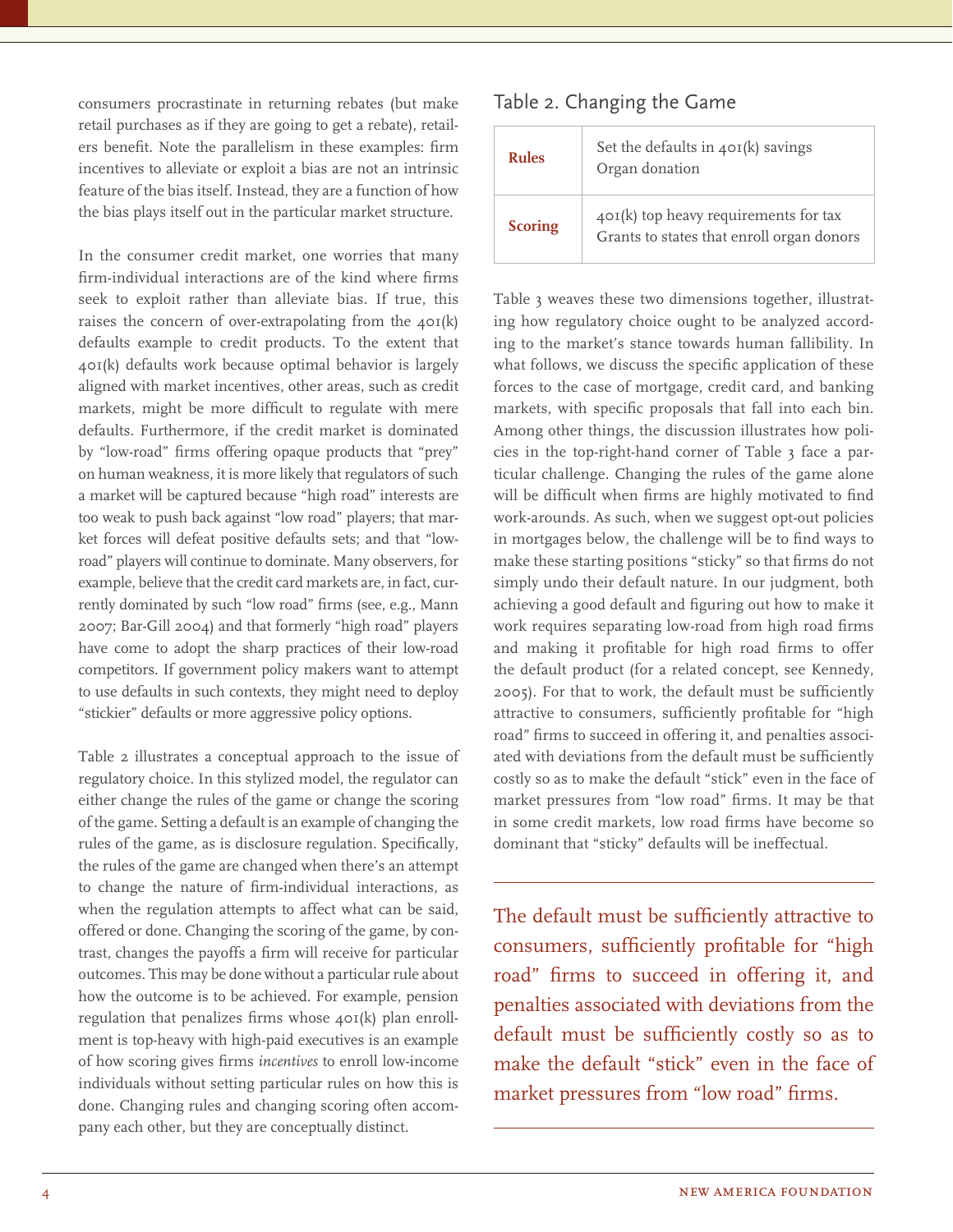Moreover, achieving such a default is likely more costly than making defaults work when market incentives align, not least because the costs associated with the stickiness of the default involve greater dead-weight losses given that there will be higher costs to opt-out for those for whom deviating from the default is optimal. These losses would need to be weighed against the losses from the current system, as well as against losses from alternative approaches, such as disclosure or product regulation. Nonetheless, given the considerations above, it seems worth exploring whether such "sticky" defaults can help to transform consumer financial markets.

|                | Market neutral<br>and/or wants to<br>overcome con-<br>sumer fallibility               | Market exploits con-<br>sumer fallibility                                                                                                                                                   |
|----------------|---------------------------------------------------------------------------------------|---------------------------------------------------------------------------------------------------------------------------------------------------------------------------------------------|
| <b>Rules</b>   | Public education<br>on saving<br>Direct deposit/<br>auto-save<br>Licensing            | Opt-out mortgage or<br>credit card<br>Information debiasing<br>on debt (full informa-<br>tion disclosure, payoff<br>time for credit cards)                                                  |
| <b>Scoring</b> | Tax incentives<br>for savings<br>vehicles<br><b>IRS</b> Direct<br>Deposit<br>Accounts | Penalties to make opt-<br>out system sticky<br>Ex post liability<br>standard for truth in<br>lending<br>Broker fiduciary duty<br>and/or changing<br>compensation (Yield<br>Spread Premiums) |

The default example is just one of a set of examples we discuss as potential regulatory interventions based on our conceptual framework. As noted above, given market responses to relevant psychological factors in different contexts, regulation may need to take a variety of forms, including some that while informed by psychology are not designed to affect behavioral change but rather to alter the structure of the market in which relevant choices are made. Given the complexities involved, the purpose of this white paper is not to champion the specific policies below.

Instead, we illustrate how a behaviorally informed regulatory analysis would lead to a deeper understanding of the costs and benefits of specific policies. We explore ten ideas to illustrate our conceptual approach in three main areas of borrowing and saving: home mortgage regulation, credit card regulation, and the provision of bank accounts.

# **Behaviorally Informed Home Mortgage Regulation**

#### Full Information Disclosure to Debias Borrowers

With the advent of nationwide credit reporting systems and refinement of credit scoring and modeling, the creditor and broker know information about the borrower that the borrower does not necessarily know about himself, including not just his credit score, but his likely performance regarding a particular set of loan products. Creditors will know whether the borrower could qualify for a better, cheaper loan, as well as the likelihood that the borrower will meet his obligations under the existing mortgage, or become delinquent, refinance, default or go into foreclosure. Yet lenders are not required to reveal this information to borrowers. At the same time, the lack of disclosure of such information is likely exacerbated by consumer beliefs. Consumers likely have false background assumptions regarding what brokers and creditors reveal to them about their borrowing status. What if consumers believe the following:

"Creditors reveal all information about me and the loan products I am qualified to receive. Brokers work for me in finding me the best loan for my purposes, and lenders offer me the best loans for which I qualify. I must be qualified for the loan I have been offered, or the lender would not have validated the choice by offering me the loan. Because I am qualified for the loan that must mean that the lender thinks that I can repay the loan. Why else would they lend me the money? Moreover, the government tightly regulates home mortgages; they make the lender give me all these legal forms. Surely the government must regulate all aspects of this transaction."

In reality, the government does not regulate as the borrower believes, and the lender does not necessarily behave as the borrower hopes. Instead, information is hidden from the borrower, information that would improve market compe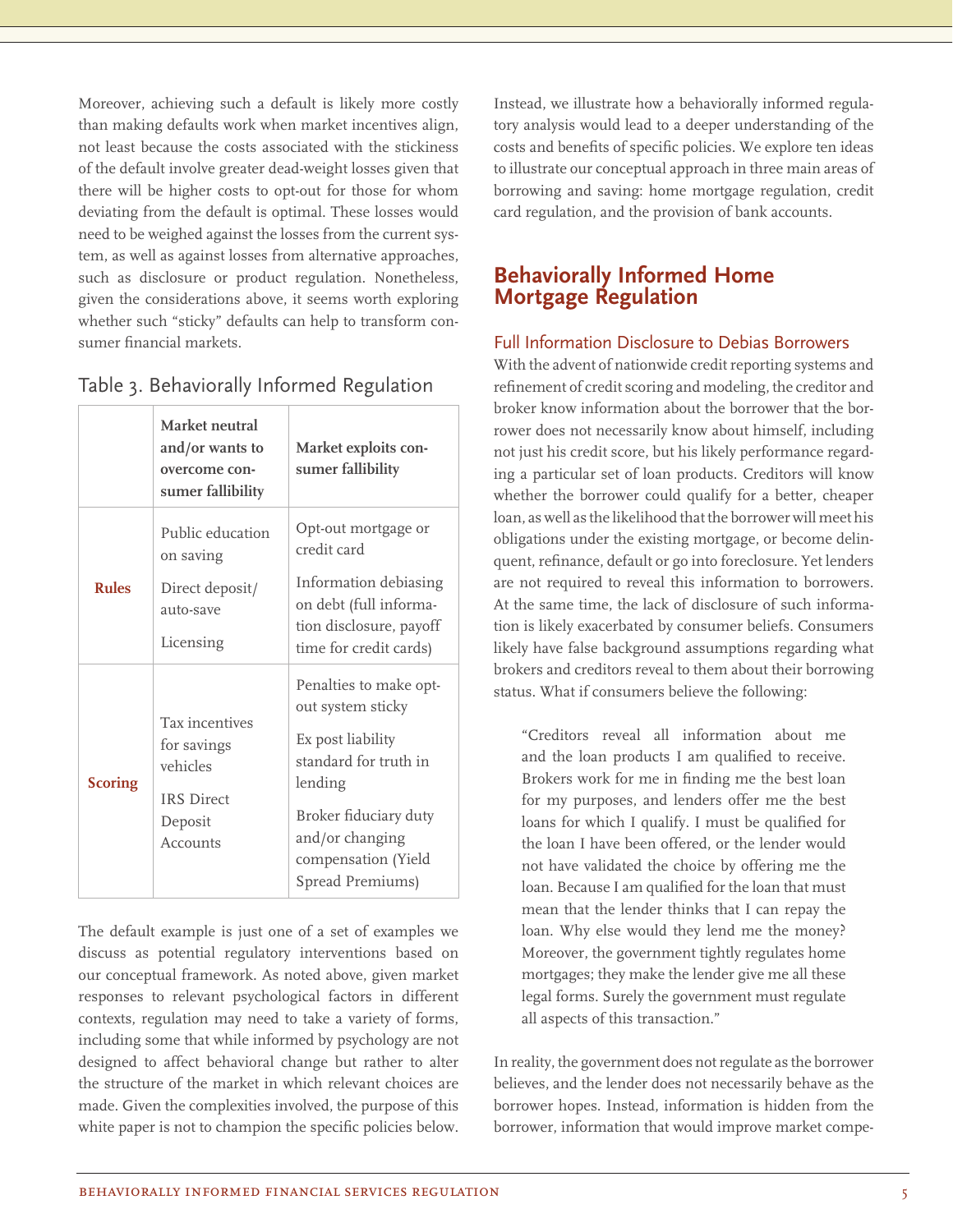tition and outcomes. Given the consumer's probably false background assumptions and the reality of asymmetric information favoring the lender and broker, we suggest that creditors be required to reveal useful information to the borrower at the time of the mortgage loan offer, including disclosure of the borrower's credit score, and the borrower's qualifications for the all of the lender's mortgage products. Brokers could even be required to reveal the wholesale rate sheet pricing—the rates at which lenders would be willing to lend to this type of borrower. Such an approach corresponds to the use of debiasing information, in the top right of Table 3.

Given the consumer's probably false background assumptions and the reality of asymmetric information favoring the lender and broker, we suggest that creditors be required to reveal useful information to the borrower at the time of the mortgage loan offer, including disclosure of the borrower's credit score, and the borrower's qualifications for the all of the lender's mortgage products.

 The goal of these disclosures would be to put pressure on creditors and brokers to be honest in their dealings with relies on full information, and assumes rational behavior mation failures, and move the market competition model applicants. The additional information might improve comparison shopping and perhaps outcomes. Of course, revealing such information would also reduce broker and creditor profit margins. But if the classic market competition story based on understanding, one can view this proposal as simply attempting to remove market frictions from informore towards its ideal. By reducing information asymmetry, full information disclosure would help to debias consumers and lead to better competitive outcomes.

#### Ex Post Standards-based Truth in Lending

Optimal disclosure will not simply occur in all markets through competition alone. Competition under a range of plausible scenarios will not necessarily generate psychologically informative and actionable disclosure, as the current crisis in the subprime mortgage sector suggests may have occurred. If competition does not produce informative disclosure, disclosure regulation might be necessary. But simply because disclosure regulation is needed does not mean it will work. Regulating disclosure appropriately is difficult and requires substantial sophistication by regulators, including psychological insight.

sures themselves. The goal of disclosure should be to improve mation about the failure frequency of of particular products might help ("2 out of 10 borrowers who take this kind of loan default"), but proper framing can be difficult to achieve ity through an improvement in consumer understanding, which is presumed to change the consumer's intentions to and particularly between intention and action. A behavioral perspective could focus on improving disclothe quality of information about contract terms in meaningful ways. That would suggest, for example, that simply adding information is unlikely to work. Disclosure policies are effective to the extent that they present a frame—a way of perceiving the disclosure—that is both well understood and conveys salient information that helps the decisionmaker act optimally. It is possible, for example, that inforand to maintain consistently, given that it may vary across situations. Moreover, the attempt to improve decision qualact, and finally her actual actions, is fraught with difficulty. There is often a gap between understanding and intention,

Disclosure policies are effective to the extent that they present a frame—a way of perceiving the disclosure—that is both well understood and conveys salient information that helps the decision-maker act optimally.

 Furthermore, even if meaningful disclosure rules can be created, sellers can undermine whatever before-the-fact simply by "complying" with it: "Here's the disclosure ple, with rules-based ex ante disclosure requirements for credit, such as TILA, the rule is set up first, and the or ex ante disclosure rule is established, in some contexts form I'm supposed to give you, just sign here." For examfirm (the discloser) moves last. While an ex ante rule provides certainty to creditors, whatever gave the discloser incentives to confuse consumers remains in the face of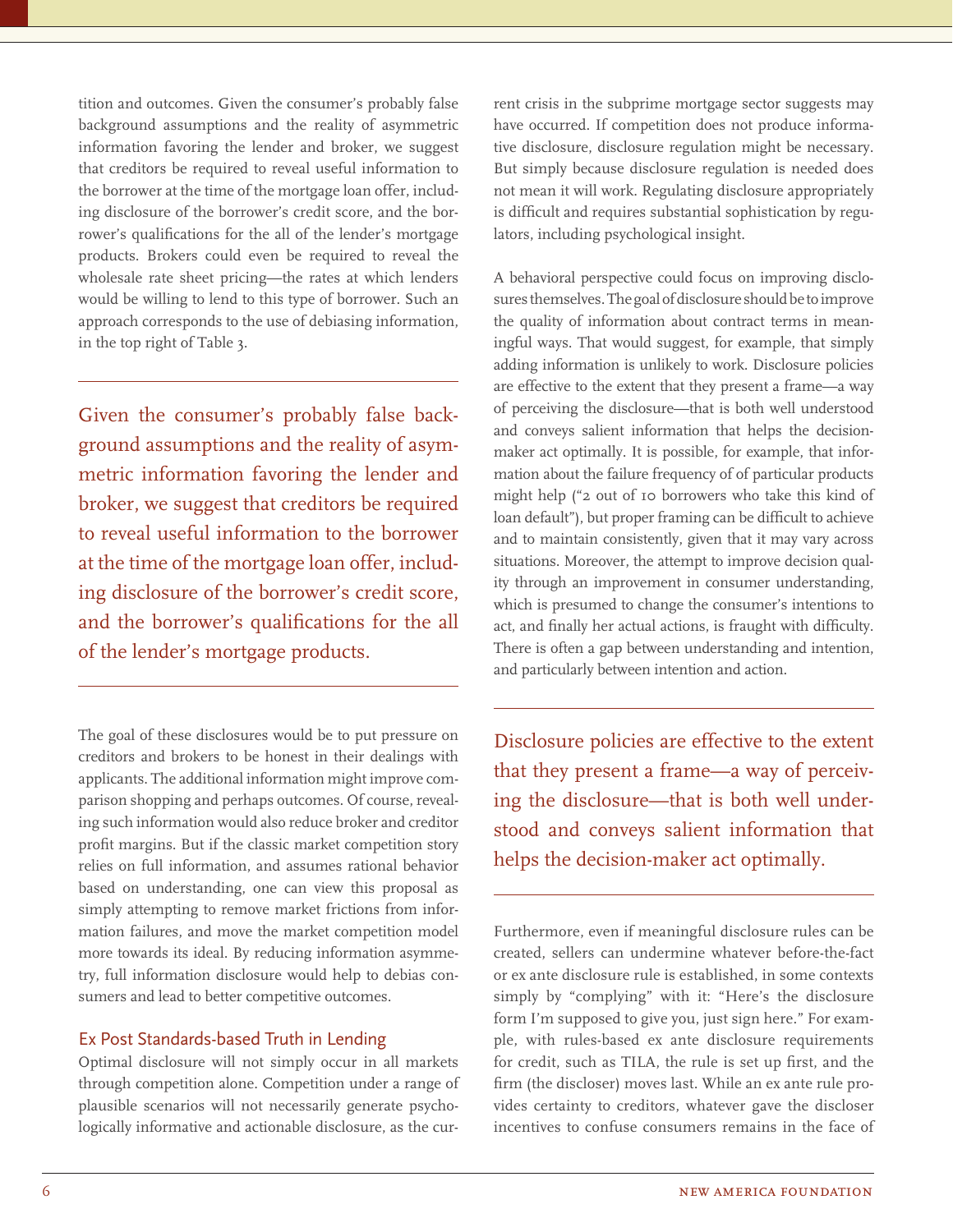the regulation. While officially complying with the rule, there is market pressure to find other means to avoid the salutary effects on consumer decisions that the disclosure was intended to achieve.

In light of the difficulties of addressing such issues ex ante, we propose that policy makers consider shifting away from sole reliance on a rules-based, ex ante regulatory structure for disclosure embodied in TILA and toward integration of an ex-post, standards-based disclosure requirement as well. Rather than a rule, we would deploy a standard, and rather than an ex ante decision about content, we would permit the standard to be enforced after loans are made. In essence, courts or expert agencies would determine whether the disclosure would have, under common understanding, effectively communicated the key terms of the mortgage to the typical borrower. This approach could be similar to ex post determinations of reasonableness of disclaimers of warranties in sales contracts under UCC 2-316 (See White & Summers, 1995). This type of policy intervention would correspond to a change in "scoring," in the lower right of Table 3.

We propose that policy makers consider shifting away from sole reliance on a rulesbased, ex ante regulatory structure for disclosure embodied in TILA and toward integration of an ex-post, standards-based disclosure requirement as well.

In our judgment, an ex post version of truth in lending based on a reasonable person standard to complement the fixed disclosure rule under TILA might permit innovation—both in products themselves and in strategies of disclosure—while minimizing rule evasion. An ex-post standard with sufficient teeth could change the incentives of firms to confuse and would be more difficult to evade. Under the current approach, creditors can easily "evade" TILA, by simultaneously complying with its actual terms while making the required disclosures regarding the terms effectively useless in the context of the borrowing decisions of consumers with limited attention and understanding. TILA, for example, does not block a creditor from introduc-

ing a more salient term ("lower monthly cost!") to compete with the APR for borrowers' attention. Under an ex post standards approach, by contrast, lenders could not plead compliance with TILA as a defense. Rather, the question would be one of objective reasonableness: whether the lender meaningfully conveyed the information required for a typical consumer to make a reasonable judgment about the loan. Standards would also lower the cost of specification ex ante. Clarity of contract is hard to specify *ex ante* but easier to verify *ex post*. Over time, through agency action, guidance, model disclosures, "no action" letters, and court decisions, the parameters of the reasonableness standard would become known and predictable.

While TILA has significant short-comings, we do not propose abandoning it. Rather, TILA would remain (with whatever useful modifications to it might be gleaned from our increased understanding of consumers' emotions, thought processes and behaviors). Quite recently, for example, the Federal Reserve Board unveiled major and useful changes to its disclosure rules, based in part on consumer research.<sup>6</sup> TILA would still be important in permitting comparisonshopping among mortgage products, one of its two central goals. However, some of the burden of TILA's second goal, to induce firms to reveal information that would promote better consumer understanding, would be shifted to the ex post standard.

 Of course, there would be significant costs to such an rounding enforcement of the standard ex post might deter innovation in the development of mortgage products. The additional costs of compliance with a disclosure standard ity borrowers who might not be served by the firms' plain vanilla products. The lack of clear rules might also increase consumer confusion regarding how to compare innovative sumer understanding of the particular mortgage products being offered. Even if one couples the advantages of TILA for mortgage comparisons with the advantages of an ex post standard for disclosure in promoting clarity, the net result may simply be greater confusion with respect to cross-loan comparisons. That is, if consumer confusion results mostly from firm obfuscation, then our proposal will likely help a good deal. By contrast, if consumer confusion in this context approach, especially at first. Litigation or regulatory enforcement would impose direct costs and the uncertainty surmight reduce lenders' willingness to develop new mortgage products designed to reach lower-income or minormortgage products to each other, even while it increases con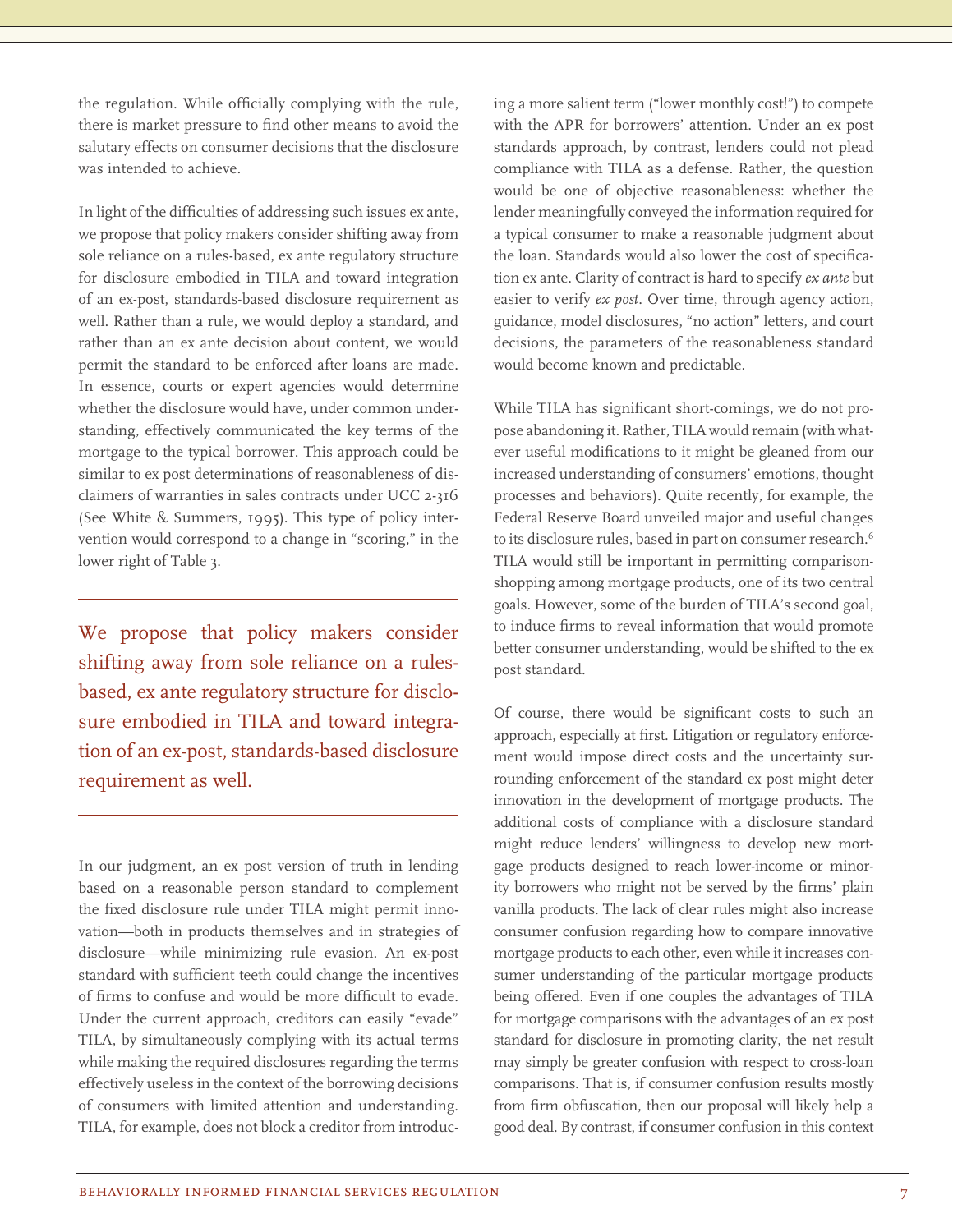results mostly from market complexity in product innovation, then the proposal is unlikely to make a major difference, and other approaches focused on loan comparisons might be warranted (see, e.g., Thaler & Sunstein (2008)).

Despite the shortcomings of an ex post standard for truth in lending, we believe that such an approach is worth pursuing. To limit the costs associated with our approach, the ex post determination of reasonableness could be significantly confined. For example, if courts are to be involved in enforcement, the ex post standard for reasonableness of disclosure might be limited to providing a (partial) defense to payment in foreclosure or bankruptcy, rather than being open to broader enforcement through affirmative suit. Alternatively, rather than court enforcement, the ex post standard might be enforced by the bank regulators or another expert consumer agency,7 through supervision and enforcement actions. The ex post exposure might be significantly reduced through ex ante steps. For example, regulators might develop safe harbors for reasonable disclosures, issue model disclosures, use "no action" letters to provide certainty to lenders, and the like. Moreover, firms might be tasked with conducting regular surveys of borrowers or conducting experimental design research to validate their disclosures, with positive results from the research providing rebuttable presumptions of reasonableness, or even safe harbors from challenge. The key is to give the standard sufficient teeth without deterring innovation. The precise contours of enforcement and liability are not essential to the concept, and weighing the costs and benefits of such penalties is beyond the scope of what we hope to do in introducing the idea here. Further work will be required to detail the design for implementation.

#### "Sticky" Opt-Out Mortgage Regulation

While the causes of the mortgage crisis are myriad, a central problem was that many borrowers took out loans that they did not understand and could not afford. Brokers and lenders offered loans that looked much less expensive than they really were, because of low initial monthly payments and hidden, costly features. Families commonly make mistakes in taking out home mortgages because they are misled by broker sales tactics, misunderstand the complicated terms and financial tradeoffs in mortgages, wrongly forecast their own behavior and misperceive their risks of borrowing. How many homeowners really understand how the teaser rate, introductory rate and reset rate relate to the London interbank offered rate plus some specified margin, or can judge whether the prepayment penalty will offset the gains from the teaser rate?

 Improved disclosures might help. Altering the rules of the game of disclosure, and altering the "scoring" for seeking to evade proper disclosure, may be sufficient to reduce the sumer confusion are sufficiently strong, such disclosure ruptive to consumer choice, product regulation might prove alties, one could reduce lock-in to bad mortgages; by barring focus on a consistently stated price in the form of the APR. making by reducing the number of choices and eliminating worst outcomes. However, if market pressures and conmay not be enough. If market complexity is sufficiently dismost appropriate. For example, by barring prepayment penshort-term ARMs and balloon payments, one could reduce refinance pressure; in both cases, more of the cost of the loan would be pushed into interest rates and competition could Price competition would benefit consumers, who would be more likely to understand the terms on which lenders were competing. Product regulation would also reduce cognitive and emotional pressures related to potentially bad decisionloan features that put pressure on borrowers to refinance on bad terms. However, product regulation may stifle beneficial innovation and there is always the possibility that government may simply get it wrong.

For that reason, we propose a new form of regulation. We propose that a default be established with increased liability exposure for deviations that harm consumers. For lack of a better term, we call this a "sticky" opt-out mortgage system.12 As with "opt out" regulation generally, a "sticky" opt out system would fall, in terms of stringency, somewhere between product regulation and disclosure; however, for reasons we explain below, market forces would likely swamp a pure "opt out" regime—that's where the need for stickiness comes in. This approach corresponds to a combination of changing the rules of the game, in the top right of Table 3, and changing liability rules, at the bottom right of that table.

 We propose that a default be established with increased liability exposure for deviations that harm consumers. For lack of a better term, we call this a "sticky" opt-out mortgage system.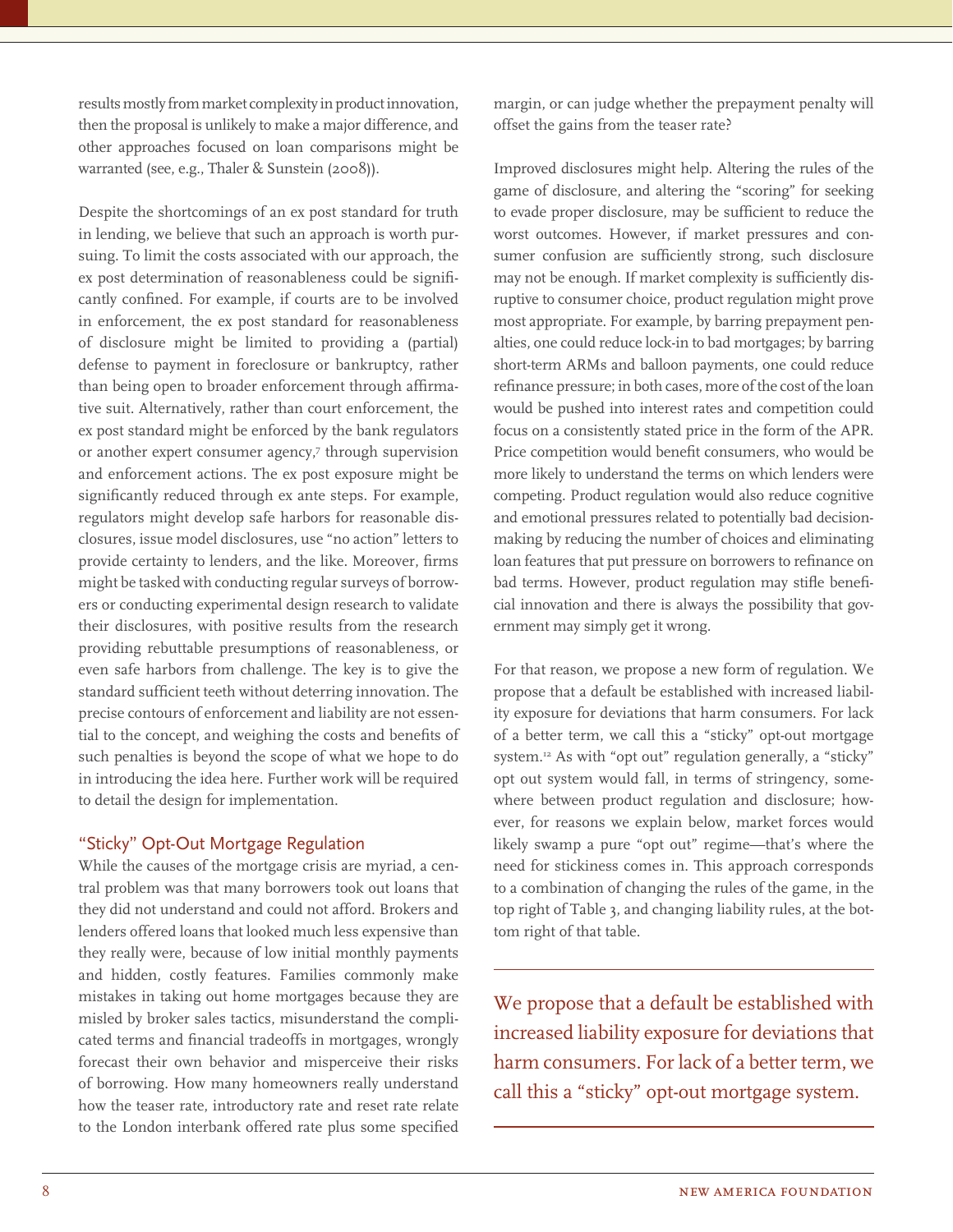The proposal is grounded in our equilibrium model of firm incentives and individual psychology. Borrowers may be unable to distinguish among complex loan products and act optimally based on such an understanding (see, e.g., Ausubel 1991). We thus deploy an opt-out strategy to make it easier for borrowers to choose a standard product, and harder for borrowers to choose a product that they are less likely to understand. At the same time, lenders may seek to extract surplus from borrowers because of asymmetric information about future income or default probabilities (see Musto 2007), and, in the short term, lenders and brokers may benefit from selling borrowers loans they cannot afford. Thus, a pure default would be undermined by firms, and regulation needs to take account of this market pressure by pushing back.

In our model, lenders would be required to offer eligible borrowers a standard mortgage (or set of mortgages), such as a fixed rate, self-amortizing 30 year mortgage loan, according to reasonable underwriting standards. The precise contours of the standard set of mortgages would be set by regulation. Lenders would be free to charge whatever interest rate they wanted on the loan, and, subject to the constraints outlined below, could offer whatever other loan products they wanted outside of the standard package. Borrowers, however, would get the standard mortgage offered, unless they chose to opt out in favor of a non-standard option offered by the lender, after honest and comprehensible disclosures from brokers or lenders about the terms and risks of the alternative mortgages. An opt-out mortgage system would mean borrowers would be more likely to get straightforward loans they could understand.

 But for the reasons cited above, a plain-vanilla opt-out policy is likely to be inadequate. Unlike the savings context, where ioral biases, in the context of credit markets, firms often have strong market pressures to deviate from the default offer, we would need to require more than a simple "opt out" to make the default "sticky" enough to make a difference in ened disclosures and additional legal exposure for lenders ers would have stronger incentives to provide meaningful costs if the loans did not work out. market incentives align well with policies to overcome behavan incentive to hide the true costs of borrowing. Given the outcomes. Deviation from the offer would require heightin order to make the default "sticky." Under our plan, lenddisclosures to those whom they convince to opt out, because they would face increased regulatory scrutiny, or increased

Deviation from the offer would require heightened disclosures and additional legal exposure for lenders in order to make the default "sticky."

Future work will need to explore in greater detail the enforcement mechanism. For example, under one potential approach to making the opt-out "sticky," if default occurs when a borrower opts out, the borrower could raise the lack of reasonable disclosure as a defense to bankruptcy or foreclosure. Using an objective reasonableness standard akin to that used for warranty analysis under the Uniform Commercial Code, if the court determined that the disclosure would not effectively communicate the key terms and risks of the mortgage to the typical borrower, the court could modify or rescind the loan contract.<sup>8</sup> Another alternative would be to have the banking agencies (or another expert consumer agency) enforce the requirement on a supervisory basis, rather than relying on the courts. The agency would be responsible for supervising the nature of disclosures according to a reasonableness standard, and would impose a fine on the lender and order corrective actions if the disclosures were found to be unreasonable. The precise nature of the "stickiness" required and the tradeoffs involved in imposing these costs on lenders would need to be explored in greater detail, but in principle, a "sticky" opt-out policy could effectively leverage the behavioral insight that defaults matter with the industrial organizational insight that certain market incentives work against a pure opt-out policy.

A "sticky" opt-out policy could effectively leverage the behavioral insight that defaults matter with the industrial organizational insight that certain market incentives work against a pure opt-out policy.

An opt-out mortgage system with "stickiness" might provide several benefits over current market outcomes. Under the plan, a plain vanilla set of default mortgages would be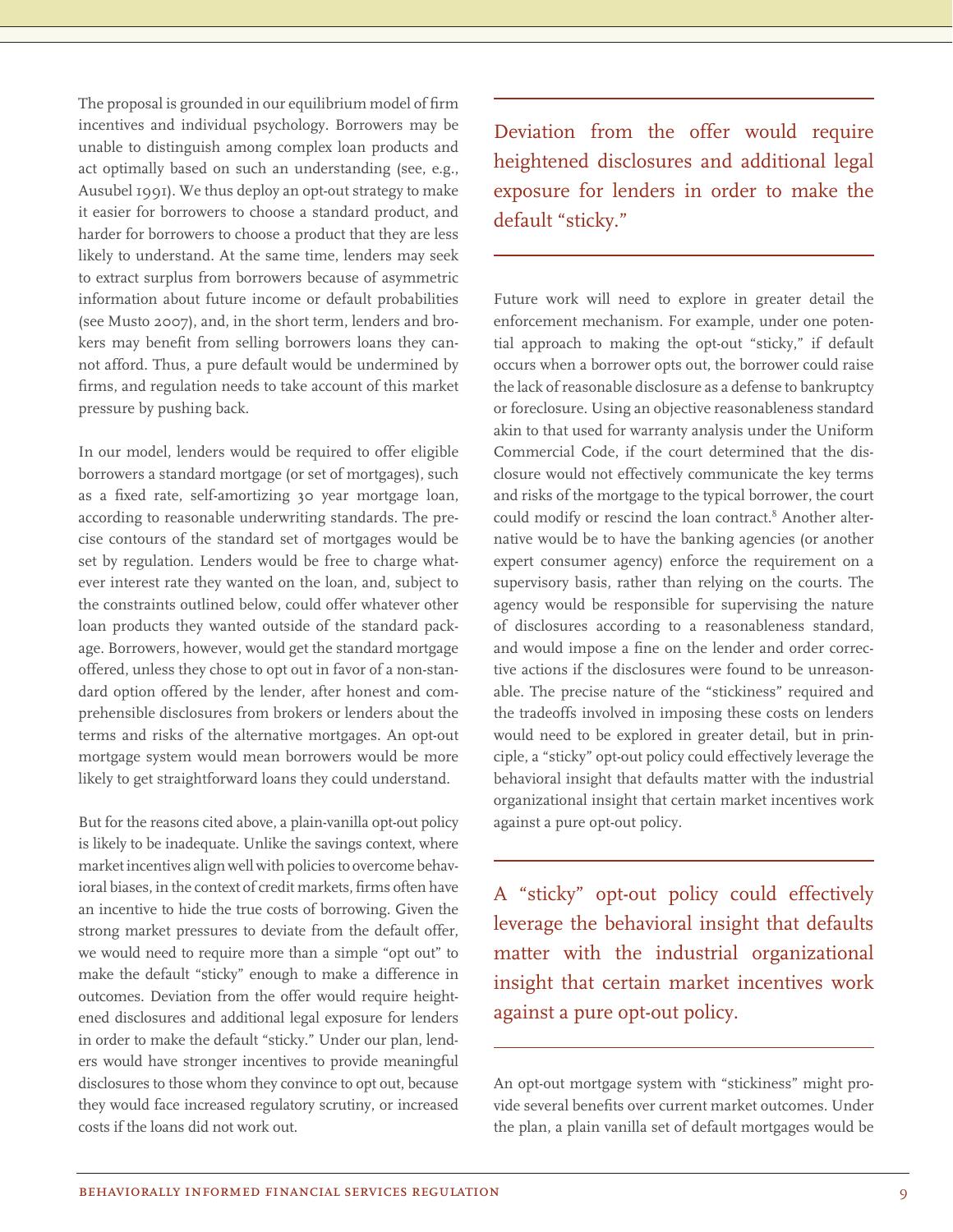easier to compare across mortgage offers. Information would be more efficiently transmitted across the market. Consumers would be likely to understand the key terms and features of such standard products better than they would alternative mortgage products. Price competition would more likely be salient once features are standardized. Behaviorally, when alternative products are introduced, the consumer would be made aware that such alternatives represent deviations from the default, helping to anchor consumers in the terms of the default product and providing some basic expectations for what ought to enter into consumer choice. Framing the mortgage choice as one between accepting a standard mortgage offer and needing affirmatively to choose a non-standard product should improve consumer decision-making. Creditors will be required to make heightened disclosures about the risks of the alternative loan products for the borrower, subject to legal sanction in the event of failure reasonably to disclose such risks; the legal sanctions should deter creditors from making highly unreasonable alternative offers, with hidden and complicated terms. Consumers may be less likely to make significant mistakes. In contrast to a pure product regulation approach, the sticky default approach would allow lenders to continue to develop new kinds of mortgages, but only when they can adequately explain key terms and risks to borrowers.

Requiring a default to be offered, accompanied by required heightened disclosures and increased legal exposure for deviations, may help to make "high road" lending more profitable in relation to "low road" lending at least if deviations resulting in harm are appropriately penalized.

Moreover, requiring a default to be offered, accompanied by required heightened disclosures and increased legal exposure for deviations, may help to make "high road" lending more profitable in relation to "low road" lending—at least if deviations resulting in harm are appropriately penalized. If offering an opt-out mortgage product helps to split the market between high and low-road firms, and rewards the former, the market may shift (back) towards firms that offer home mortgage products that better serve borrowers. For this to work effectively, the default—and the efforts to make the default sticky—would need to enable the consumer easily to distinguish the typical "good" loan, benefiting both lender and borrower, which would be offered as the default, from a wide range of "bad" loans, including those that benefit the lender with higher rates and fees but harm the borrower; those that benefit the borrower but harm the lender; and those that harm the borrower and lender but benefit third parties, such as brokers.

 There will be costs associated with requiring an opt-out home mortgage. For example, the sticky defaults may not sures. The default could be undermined, as well, through dard loans. Implementation of the measure may be costly and the disclosure requirement and uncertainty regarding which alternative products are optimal, so that the default such. The default would then matter less over time, and forcing firms and consumers to go through the process of deviating from it would become increasingly just another or first-time homeowners who have benefited from more flexible underwriting and more innovative mortgage dard set of mortgages does not include products suitable be sticky enough to alter outcomes, given market presthe firm's incentive structures for loan officers and brokers, which could provide greater rewards for non-stanenforcement of the standard might reduce overall access to home mortgage lending. There may be too many cases in product is in essence "incorrect," and comes to be seen as burden (like existing disclosure paperwork) along the road to getting a home mortgage loan. Low-income, minority developments might see their access reduced if the stanto their needs.

One could improve these outcomes in a variety of ways. For example, the opt-out regulation could require that the standard set of mortgages include a 30-year fixed mortgage, a five- or seven-year adjustable rate mortgage, and straightforward mortgages designed to meet the particular needs of first-time, minority or low-income homeowners. One might develop "smart defaults," based on key borrower characteristics, such as income and age. With a handful of key facts, an optimal default might be offered to an individual borrower. The optimal default would consist of a mortgage or set of mortgages that most closely align with the set of mortgages that the typical borrower with that income, age, and education would prefer. For example, a borrower with rising income prospects might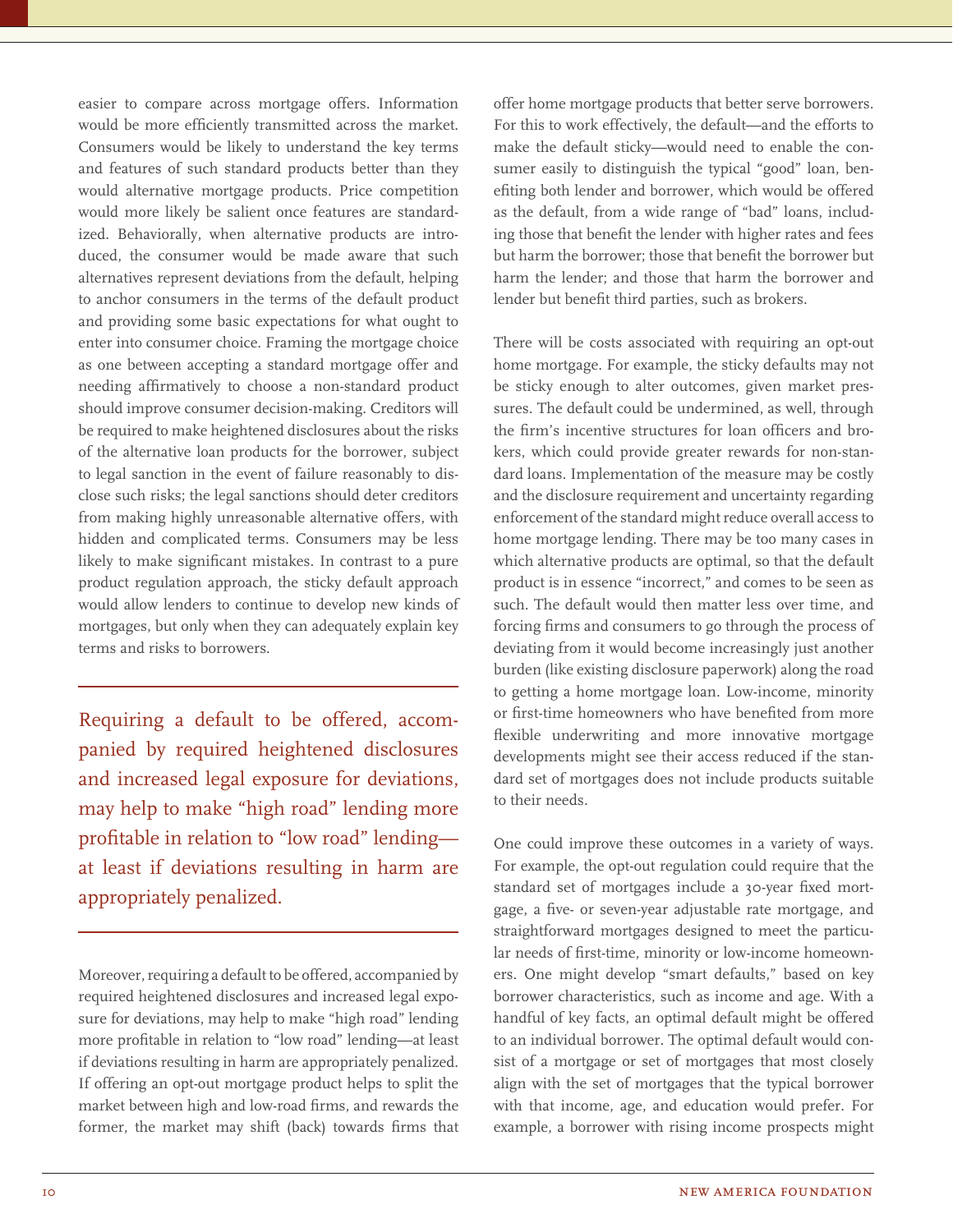appropriately be offered a five-year adjustable rate mortgage. Smart defaults might reduce error costs associated with the proposal and increase the range of mortgages that can be developed to meet the needs of a broad range of borrowers, including lower-income or first-time homeowners; however, smart defaults may add to consumer confusion. Even if the consumer (with the particular characteristics encompassed by the smart default) only faces one default product, spillover from too many options across the market may make decision-making more difficult. Moreover, it may be difficult to design smart defaults consistent with fair lending rules.

The opt-out regulation could require that the standard set of mortgages include a 30-year fixed mortgage, a five- or seven-year adjustable rate mortgage, and straightforward mortgages designed to meet the particular needs of first-time, minority or low-income homeowners.

Another approach to improve the standard mortgage choice set and to reduce enforcement costs over time, would be to build in banking agency supervision as well as periodic required reviews of the defaults, with consumer experimental design or survey research to test both the products and the disclosures, so that the disclosures and the default products stay current with updated knowledge of outcomes in the home mortgage market. Indeed, lenders might be required to conduct such research and to disclose the results to regulators and the public upon developing a new product and its related disclosures. In addition, regulators might use the results of the research to provide safe harbors for disclosures that are shown to be reasonable ex ante through these methods. Regulators could also issue "no action" letters regarding disclosures that are deemed to be reasonable through such research. The appropriate federal and state supervisory agencies could be required to conduct ongoing supervision and testing of compliance with the opt-out regulations and disclosure requirements. The federal and state banking agencies could easily adapt to this additional role with respect to depositories, while the FTC, a new expert consumer finance agency, or state

agencies would need to be provided with the authority and resources to conduct ongoing supervisory and testing functions for non-depositories, instead of relying solely on enforcement actions. Through these no action letters, safe harbors, supervision, and other regulatory guidance, the regulators can develop a body of law that would increase compliance across the diverse financial sectors involved in mortgage lending, while reducing the uncertainty facing lenders from the new opt-out requirement, and providing greater freedom for financial innovation.

#### Restructure the Relationship Between Brokers and Borrowers

An alternative approach to addressing the problem of market incentives to exploit behavioral biases would be to focus directly on restructuring brokers' duties to borrowers and reforming compensation schemes that provide incentives to brokers to mislead borrowers. Mortgage brokers have dominated the subprime market. Brokers generally have been compensated with "yield spread premiums" (YSP) for getting borrowers to pay higher rates than those for which the borrower would qualify. Such YSPs have been used widely.9 In loans with yield spread premiums, unlike other loans, there is wide dispersion in prices paid to mortgage brokers. As Howell Jackson has shown, within the group of borrowers paying yield spread premiums, African Americans paid \$474 more for their loans, and Hispanics \$590 more, than white borrowers; thus, even if minority and white borrowers could qualify for the same rate, in practice minority borrowers are likely to pay much more.<sup>10</sup>

An alternative approach to addressing the problem of market incentives to exploit behavioral biases would be to focus directly on restructuring brokers' duties to borrowers and reforming compensation schemes that provide incentives to brokers to mislead borrowers. Mortgage brokers have dominated the subprime market.

Brokers cannot be monitored sufficiently by borrowers (See Jackson & Burlingame), and it is dubious that additional disclosures would help borrowers be better monitors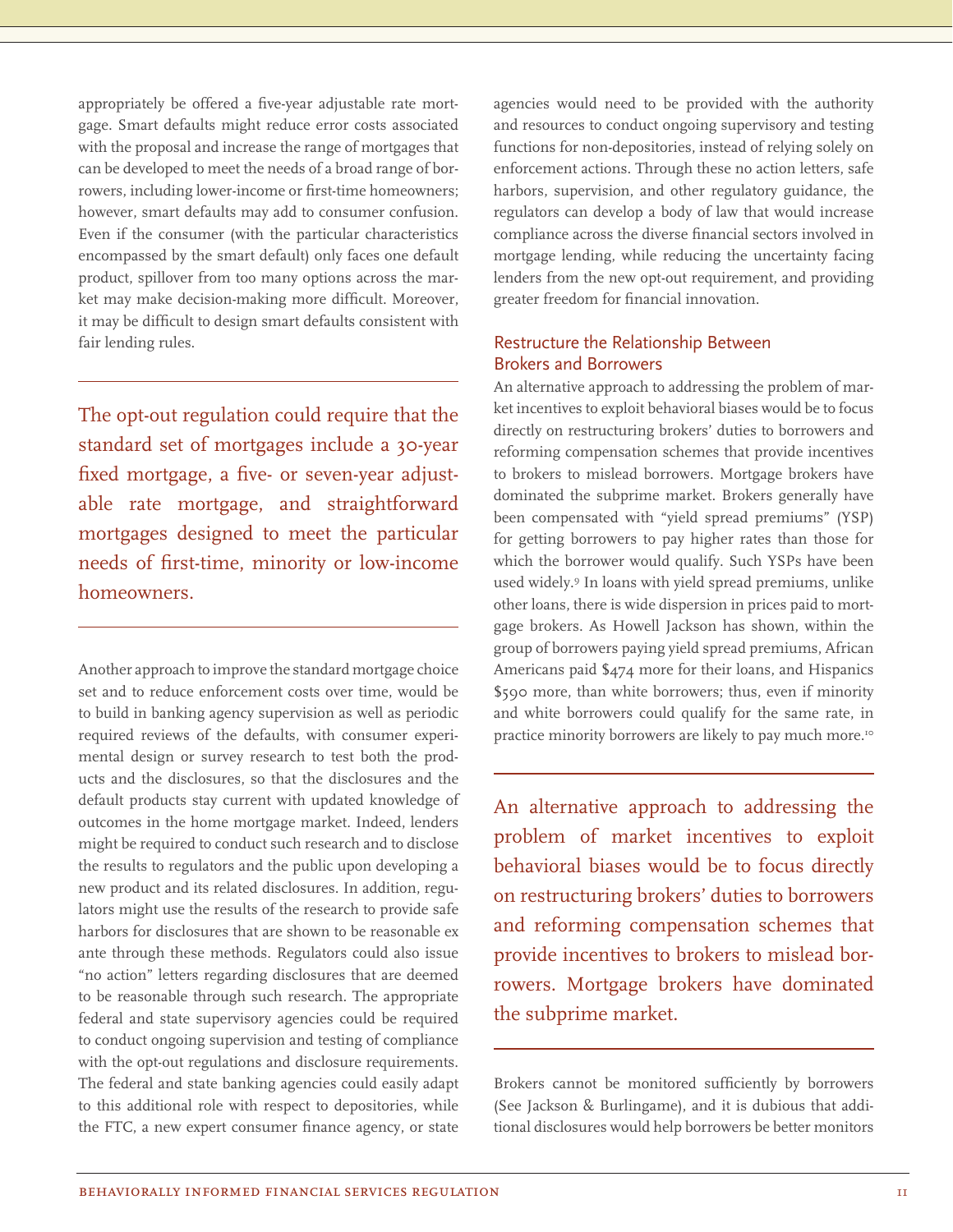(see, e.g., FTC 2007), in part because brokers' disclosures of potential conflicts of interest may paradoxically increase consumer trust (Cain et al. 2005).<sup>11</sup> Thus, if the broker is required to tell the borrower that the broker works for himself, not in the interest of the borrower, the borrower's trust in the broker may increase: after all, the broker is being honest! Moreover, evidence from the subprime mortgage crisis suggests that while in theory creditors and investors have some incentives to monitor brokers, they do not do so effectively.

It is possible to undertake an array of structural changes regarding the broker-borrower relationship. For example, one could alter the incentives of creditors and investors to monitor mortgage brokers by changing liability rules to make it clear that broker misconduct can be attributed to lenders and creditors in suits by borrowers (see Engel & McCoy 2007). One could directly regulate mortgage brokers through licensing and registration requirements (as is done elsewhere, e.g., in the UK); recent U.S. legislation now mandates licensing and reporting requirements for brokers. In addition, the ex post disclosure standard we suggest might have a salutary effect by making it more costly for lenders when brokers evade disclosure duties; this may lead to better monitoring of brokers.

We also believe it is worth considering fundamentally altering the duties of brokers by treating mortgage brokers as fiduciaries to borrowers.

We also believe it is worth considering fundamentally altering the duties of brokers by treating mortgage brokers as fiduciaries *to borrowers*, similar to the requirements for investment advisors under the Investment Advisors Act. This would, of course, require vast changes to the brokerage market, including to the ways in which mortgage brokers are compensated, and by whom. We would need to shift from a lender-compensation system to a borrower-compensation system, and we would need a regulatory system and resources to police the fiduciary duty. An interim step with much lower costs, and potentially significant benefits, would be to ban yield spread premiums. Banning YSPs could reduce some broker abuses by eliminating a strong incentive for brokers to seek out higher-cost loans for customers. In fact, quite recently a number of lenders have moved away from YSPs to fixed fees with some funds held back until the loan has performed well for a period of time, precisely because of broker conflicts of interest in seeking higher YSPs rather than sound loans. Banning YSPs now would reinforce these "high road' practices, and protect against a renewed and profitable "low road" push for using YSPs to increase market share once stability is restored to mortgage markets. Banning YSPs would constitute a form of scoring change, corresponding to regulation in the bottom right of Table 3 because it affects the payoff brokers receive for pursuing different mortgage outcomes.

# **Behaviorally Informed Credit Card Regulation**

# Using framing and salience in disclosures to encourage good credit card behavior

Credit card companies have fine-tuned product offerings and disclosures in a manner that appears to be systematically designed to prey on common psychological biases biases that limit consumer ability to make rational choices regarding credit card borrowing.13 Behavioral economics suggests that consumers underestimate how much they will borrow and overestimate their ability to pay their bills in a timely manner.14 Credit card companies can then price their credit cards and compete on the basis of these fundamental human failings.<sup>15</sup> Nearly 60% of credit card holders do not pay their bills in full every month.<sup>16</sup> Moreover, excessive credit card debt can lead to personal financial ruin. Credit card debt is a good predictor of bankruptcy.<sup>17</sup> Ronald Mann has argued that credit card companies seek to keep consumers in a "sweat box" of distressed credit card debt, paying high fees for as long as possible before finally succumbing to bankruptcy.<sup>18</sup>

The 2005 bankruptcy legislation<sup>19</sup> focused on the need for improved borrower responsibility but paid insufficient attention to creditor responsibility for borrowing patterns. Credit card companies provide complex disclosures regarding teaser rates, introductory terms, variable rate cards, penalties, and a host of other matters. Both the terms themselves and the disclosures are confusing to consumers.20 Credit card companies are not competing, it appears, to offer the most transparent pricing.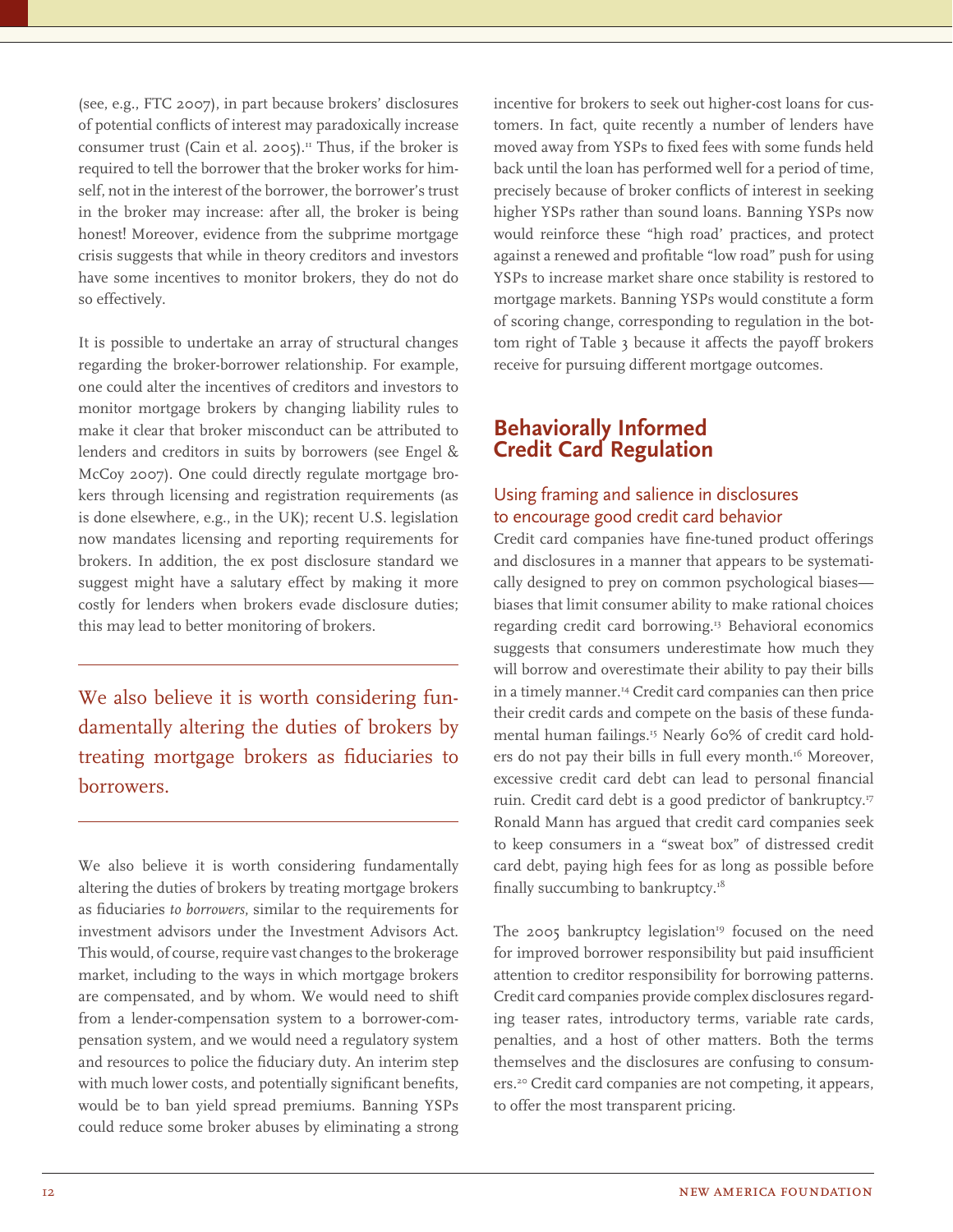Going forward, regulatory and legislative steps could help prod the credit card industry into better practices. The Office of the Comptroller of the Currency intervened to require national banks to engage in better credit card practices and to provide greater transparency on minimum payments,<sup>21</sup> and the Federal Reserve recently released proposed changes to its regulations under the Truth in Lending Act (TILA), in part in the wake of TILA amendments contained in the bankruptcy legislation.<sup>22</sup> Under the proposals, for example, creditors would need to disclose that paying only the minimum balance would lengthen the payoff time and interest paid on the credit card; describe a hypothetical example of a payoff period paying only the minimum balance; and provide a toll-free number for the consumer to obtain an estimate of actual payoff time.<sup>23</sup> Although the very length and complexity of the Board's proposal hints at the difficulty of the task of using complex disclosure to alter consumer understanding and behavior, such improved disclosures might nevertheless help.

Congress could require that minimum payment terms be accompanied by clear statements regarding how long it would take, and how much interest would be paid, if the customer's actual balance were paid off only in minimum payments, and card companies could be required to state the monthly payment amount that would be required to pay the customer's actual balance in full over some reasonable period of time

But we could do much better. Congress could require that minimum payment terms be accompanied by clear statements regarding how long it would take, and how much interest would be paid, if the customer's *actual* balance were paid off only in minimum payments, and card companies could be required to state the monthly payment amount that would be required to pay the customer's actual balance in full over some reasonable period of time, as determined by regulation. These tailored disclosures use framing and salience to help consumers, whose intuitions regarding compounding and timing are weak, to make better

informed payment choices based on their specific circumstances. Such an approach would correspond to changing the rules in order to debias consumers with behaviorally informed information disclosure, in the top right of table 3. Although credit card companies have opposed such ideas in the past, disclosures based on the customer's actual balances are not overly burdensome.

Disclosures regarding the expected time to pay off actual credit card balances are designed to provide a salient frame intended to facilitate more optimal behavior. But such disclosures may not be strong enough to matter. The disclosures are geared towards influencing the intention of the borrower to change his behavior; however, even if the disclosure succeeds in changing the borrower's intentions, we know that there is often a large gap between intention and action.24 In fact, the borrower would need to change his behavior in the face of strong inertia and marketing by the credit card companies propelling him to make minimum payments. Furthermore, those market players who are strongly opposed to such disclosures would promptly attempt to undermine them once enacted with countervailing marketing and other policies.

#### *An Opt Out Payment Plan for Credit Cards*

A more promising approach, based on default rules establishing the starting point for behavior, rather than framing of disclosures to change intentions, would be to develop an "opt-out payment plan" for credit cards, under which consumers would be required automatically to make the payment necessary to pay off their existing balance over a relatively short period of time unless the customer affirmatively opted-out of such a payment plan and chose an alterative payment plan with a longer (or shorter) payment term.25 Such an approach corresponds to changing the rules through opt-out policies, in the top right of Table 3. Given what we know about default rules and framing, such a payment plan may be followed by many consumers. The payment plan would create expectations about consumer conduct and in any event inertia would cause many households simply to follow the plan. Increasing such behavior would mean lower rates of interest and fees paid, and lower incidence of financial failure. In any event, confronting an optimal payment plan may force card holders to confront the reality of their borrowing, and this may help to alter their borrowing behavior, or their payoff plans. Moreover, credit card industry players would find it difficult to argue publicly against reasonable opt-out payment plans and, in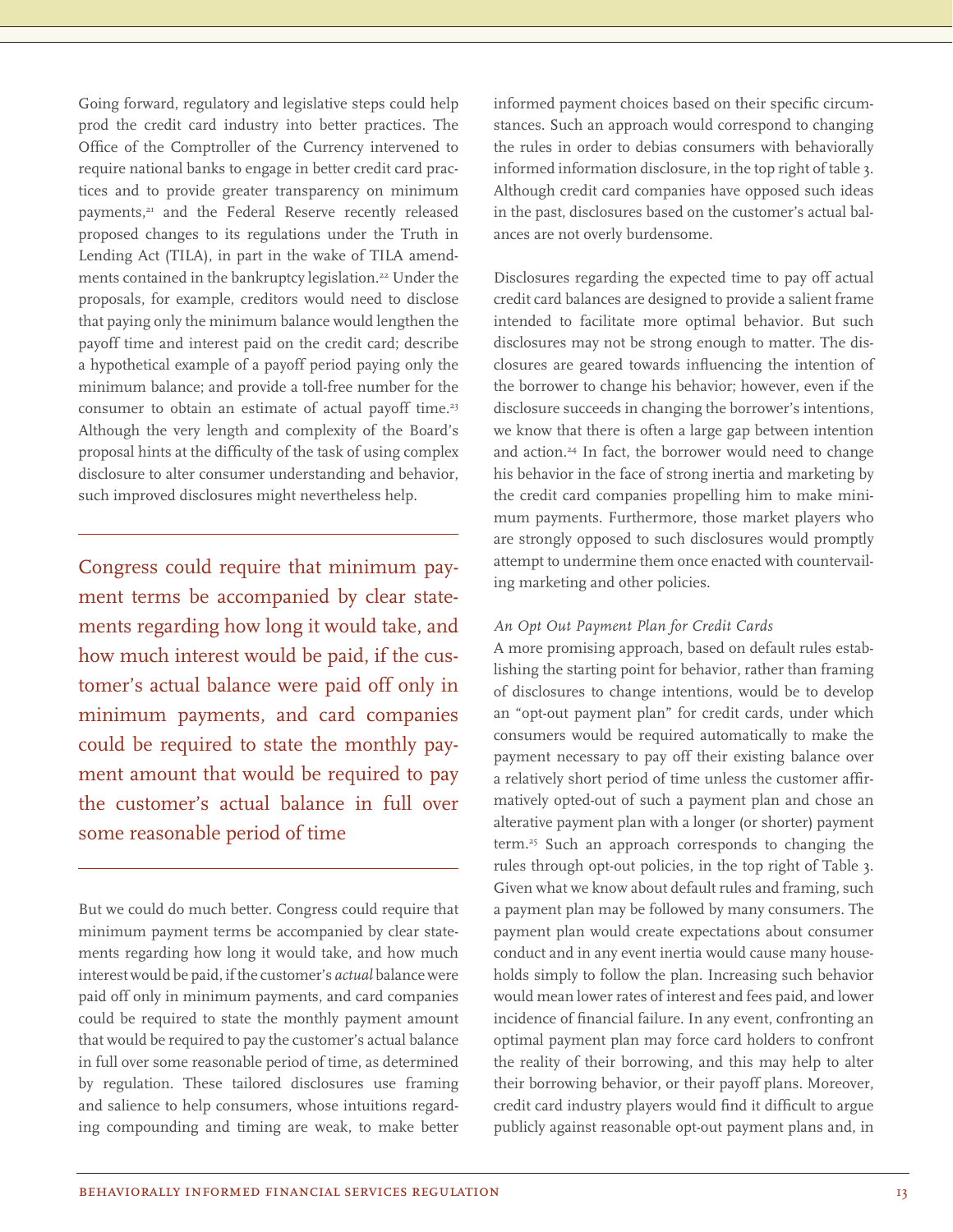the face of such plans, to continue using a pricing model based on borrowers going into financial distress.

 A more promising approach would be to develop an "opt-out payment plan" for credit cards, under which consumers would be required automatically to make the payment over a relatively short period of time unless the customer affirmatively opted-out of such a payment plan and chose an alterative payment necessary to pay off their existing balance plan with a longer (or shorter) payment term.

 ment plan, would have paid off their credit cards much faster than the plan provides, might now follow the ring higher costs from interest and fees, possibly even some consumers may follow the opt-out payment plan ing necessary current consumption such as medical debt. While there are undoubtedly problems with such least have the virtue of engaging all relevant players in an important conversation about fundamental changes Of course, an opt-out payment plan will impose costs. Some consumers who, in the absence of the opt-out payslower payment plan offered as the default, thus incurfacing a higher chance of financial failure. Alternatively, when it is unaffordable for them, consequently reduccare or sufficient food, or incurring other costly forms of an approach, public debate over the proposal would at in market practice.

#### *Regulate Late Fees*

A narrower intervention based on behavioral insights about credit card customers would seek to change the behavior of credit card firms, rather than consumers. One problem with the pricing of credit cards is that credit card firms can charge late and over-limit fees with relative impunity because consumers typically do not believe ex ante that they will pay such fees. In principle, firms need to charge late and over-limit fees to the extent that they wish to provide incentives to customers not to pay late or go over their credit card limits. In practice, given the fees they charge, credit card firms are perfectly content to let consumers pay

late and go over their card limits, in order to obtain fee revenue from such occurrences.

We would change the scoring of the game (corresponding to a regulatory choice in the bottom right of table 3). Under our proposal, firms could deter consumers from paying late or going over their credit card limits with whatever fees they deemed appropriate, but the bulk of such fees would be placed in a public trust to be used for financial education and assistance to troubled borrowers. Firms would retain a fixed percentage of the fees to pay for their actual costs incurred from late payments or over-limit charges, or for any increased risks of default that such behavior presages. The benefit of such an approach is that it permits firms to deter "bad conduct" by consumers, but prevents firms from taking advantage of the psychological insight that consumers predictably mis-forecast their own behavior with respect to paying late and borrowing over their limit. Firm incentives to over-charge for late payments and over-limit borrowing would be removed, while firms would retain incentives appropriately to deter these consumer failures.

As with our other proposals, there would be costs as well: in particular, the reduced revenue stream to lenders from these fees would mean that other rates and fees would be adjusted to compensate, and there is little reason to believe that the adjustments would be in consumers' favor. Moreover, taxing late and over-limit fees in this manner might be seen as a significant interference with contractual relationships beyond the form and content of disclosures required under TILA for credit card agreements.

#### *Opt Out Credit Card*

As a last option to consider in the credit card market, we might think about regulation requiring firms to offer a standard "opt-out" credit card. Elizabeth Warren has argued that private sector firms should offer "clean" credit cards with straightforward terms and honest pricing.<sup>26</sup> We agree with her that this would be a significant achievement and would set an important example for others. Looking at the structure of the market, one wonders whether such a highroad firm offering a clean credit card could win market share and remain profitable. Given predictable consumer biases, such firms will have a hard time competing with low-road players offering less transparent and seemingly "better" offers. We thus wonder whether regulation might be designed to reward high-road credit card firms offering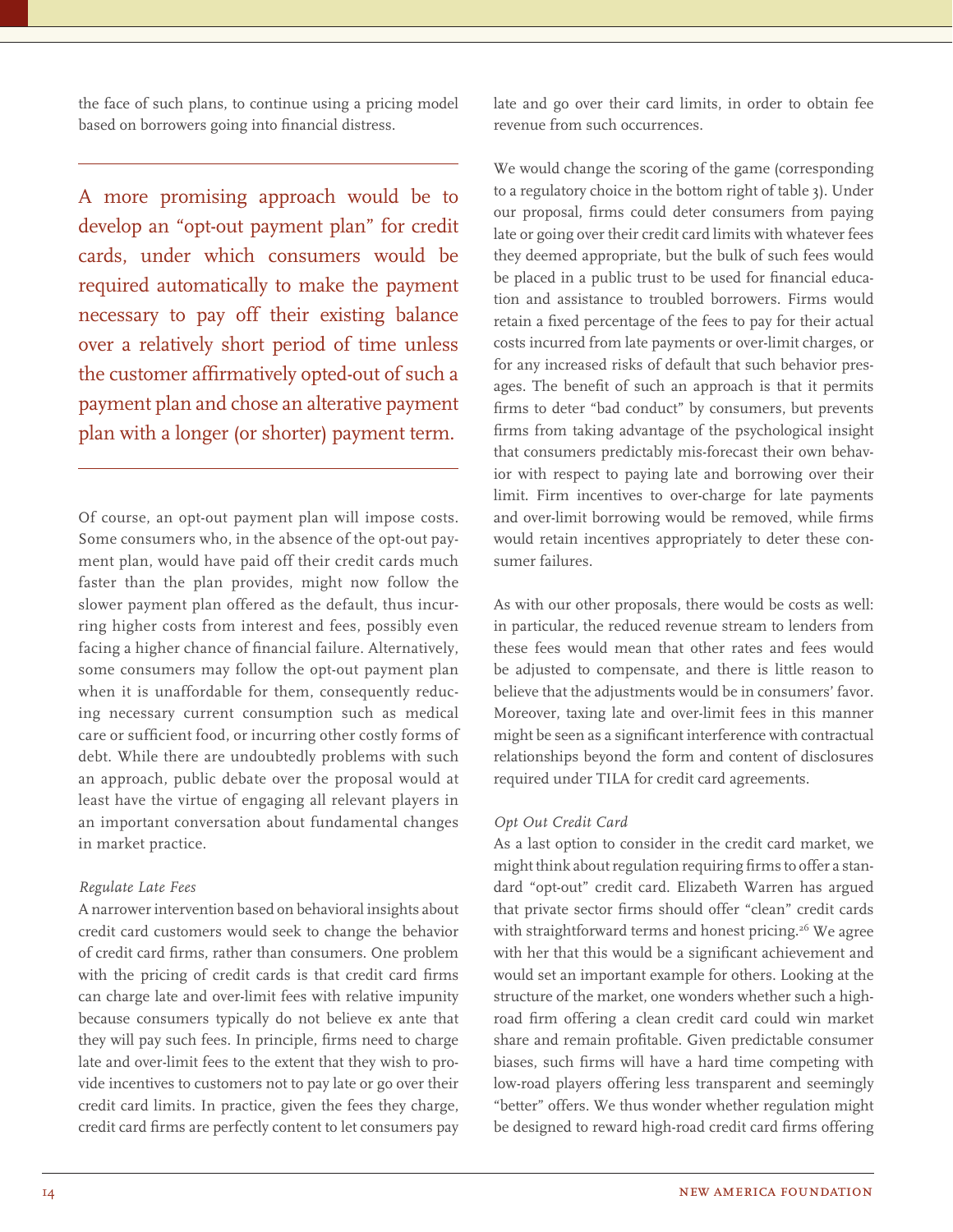such cards and penalize low-road firms offering products designed to take advantage of consumer failings.

 Consumers would be offered credit cards that meet the definition of "safe." They could opt meaningful disclosure. And credit card firms for another kind of credit card, but only after would face increased liability risk if the disclosure is found to have been unreasonable.

Warren's innovative suggestion in this regard is for the creation of a consumer financial safety commission that could review credit card offers.<sup>27</sup> Perhaps an entity such as this could specify terms and conditions that are "safe" and qualify for being offered as a standard credit card. As with the home mortgage idea discussed earlier, consumers would be offered credit cards that meet the definition of "safe." They could opt for another kind of credit card, but only after meaningful disclosure. And credit card firms would face increased liability risk if the disclosure is found to have been unreasonable. As with our earlier concept, the precise details of liability determination and consequences would need to be carefully calibrated. In essence, the proposal would permit firms to continue to innovate in credit card practices, but with strong anchoring around straightforward practices and with the risk of increased consequences to firms when consumers opt out and wind up in trouble. This type of "sticky" opt-out provision, as with our proposal for an opt-out home mortgage, would correspond to changing both the rules and the scoring of the game on the right side of Table 3.

# **Increasing Saving Among LMI Households**

We have focused in this paper thus far on improving outcomes in the credit markets using insights from behavioral economics and industrial organization. Our focus derives from the relative lack of attention to this area in the behavioral literature thus far. Savings is also an area ripe for further attention, however, because so much of saving policy has focused on using defaults to improve retirement saving. For many low- and moderate-income households there is a much greater need to focus on basic banking services and short-term savings options, services which, for this population, may require a different mix of governmental responses than typically suggested in the context of retirement savings for middle- and upper-income households.

Many low- and moderate-income (LMI) individuals lack access to the sort of financial services that middle-income families take for granted, such as checking accounts or easily-utilized savings opportunities. High cost financial services, barriers to savings, lack of insurance, and credit constraints increase the economic challenges faced by LMI families. In the short run, it is often hard for these families to deal with fluctuations in income that occur because of job changes, instability in hours worked, medical illnesses or emergencies, changes in family composition, or a myriad of other factors that can cause abrupt changes in economic inflows and outflows. At low income levels, small income fluctuations may create serious problems in paying rent, utilities, or other bills. Moreover, the high costs and low utility of the financial transaction services used by many low-income households extract a daily toll on takehome pay. Limited access to mainstream financial services reduces ready opportunities to save and thus limit families' ability to build assets and to save for the future.

Market forces weaken or break down entirely with respect to encouraging saving for lowincome households. This is simply because the administrative costs of collecting smallvalue deposits are high in relation to banks' potential earnings on the relatively small amounts saved, unless the bank can charge high fees; with sufficiently high fees, however, it is not clear that utilizing a bank account makes economic sense for LMI households.

In theory, opt-out policies ought to work well here, as in the retirement world, in encouraging saving by such households. However, while in general the market pulls in the same direction as policy for saving, market forces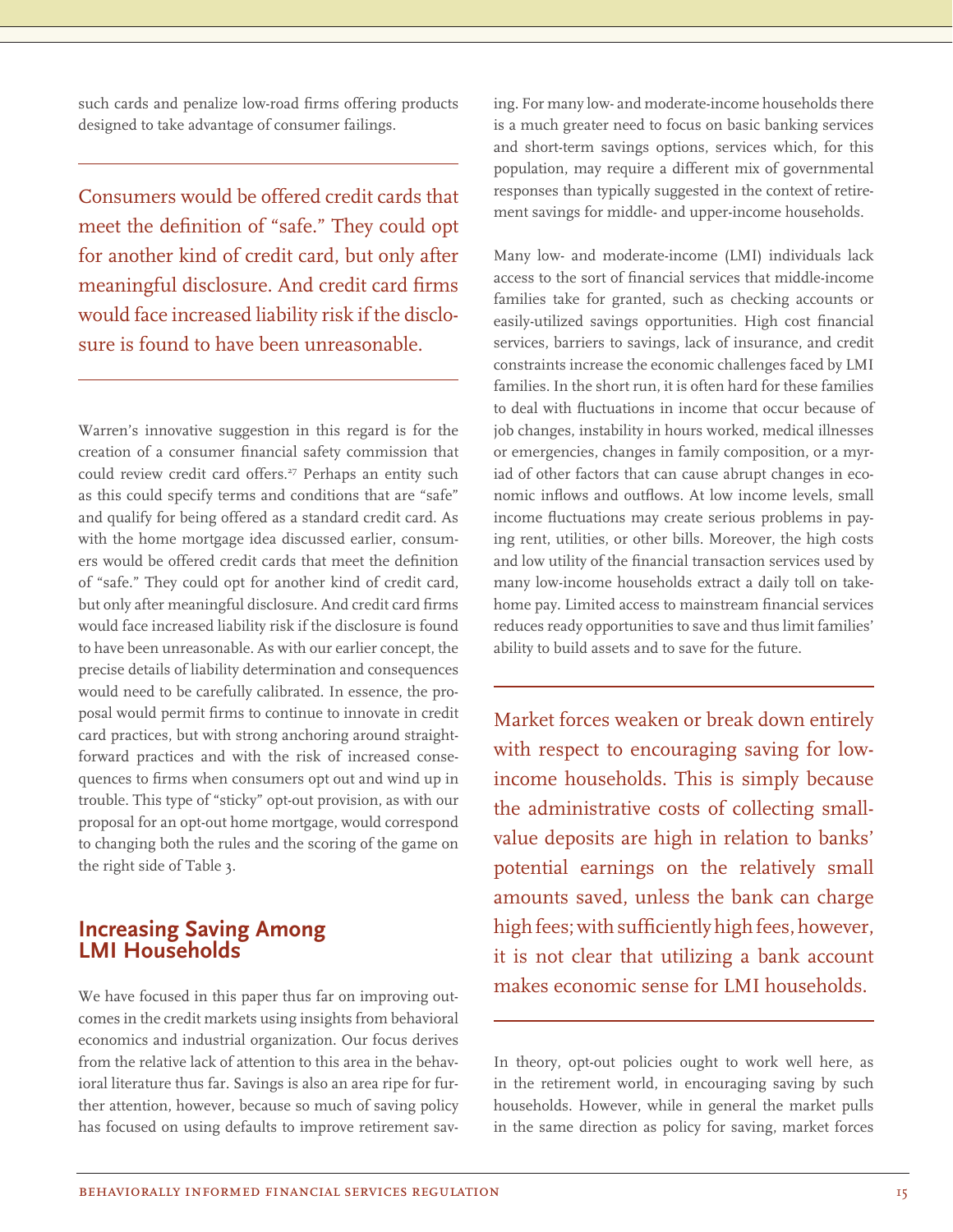weaken or break down entirely with respect to encouraging saving for low-income households. This is simply because the administrative costs of collecting small-value deposits are high in relation to banks' potential earnings on the relatively small amounts saved, unless the bank can charge high fees; with sufficiently high fees, however, it is not clear that utilizing a bank account makes economic sense for LMI households. Indeed, the current structure of bank accounts is one of the primary reasons why LMI households do not have them.

With respect to transaction accounts, high minimum balance requirements, high fees for overdraft protection or bounced checks, and delays in check clearance dissuade LMI households from opening or retaining bank accounts. Moreover, banks use the private ChexSystems to screen out households who have had difficulty with accounts in the past. Behaviorally insightful tweaks are unlikely to suffice in this context; rather, we need to devise methods to change the nature of the products being offered and, with them, the behavior of the consumers who open and maintain the accounts.

 In this area, we need to figure out how to increase scale and more fully below, we propose two options: a new tax credit cally set up through private sector financial institutions at dies or government bundling to reach scale, as well as to alter consumer behavior through the structure of the accounts offered. The proposals pertain to changing the rules and the prove neutral to, or even positively inclined towards, the potential overcoming of consumer fallibility. In particular, the tax credit and government backing change the scoring to firms for offering such products, while the opt-out nature offset costs for the private sector, in addition to increasing saving by low- and moderate-income families. As explained to financial institutions for offering safe and affordable bank accounts, and a proposal under which the IRS would direct deposit tax refunds into "opt-out" bank accounts automatitax time. Both proposals are designed to induce the private sector to change their account offerings by offering tax subsiscoring on the left hand side of Table 3, where markets may of the proposal changes the starting rules.

### Tax Credit to Financial Institutions for Offering Safe and Affordable Bank Accounts

To overcome the problem of the high fixed costs of offering sensible transaction accounts to low-income individuals with low savings levels, Congress could enact a tax credit for financial institutions for offering safe and affordable bank accounts to LMI households (see Barr 2004, 2007). The tax credit would be pay-for-performance, with financial institutions able to claim tax credits for a fixed amount per account opened by LMI households. The bank accounts eligible for the tax credit could be structured and priced by the private sector, but according to essential terms required by regulation. For example, costly and inefficient checking accounts with high risk of overdraft or hidden, costly features would be eschewed in favor of low-cost, low-risk accounts with only debit card access. In particular, bank accounts would be debit-card based, with no check-writing capability, no overdrafts permitted, and no ChexSystems rejections for past account failures, in the absence of fraud or other meaningful abuse.

Congress could enact a tax credit for financial institutions for offering safe and affordable bank accounts to LMI households (see Barr 2004, 2007). The tax credit would be pay-forperformance, with financial institutions able to claim tax credits for a fixed amount per account opened by LMI households.

The power of the tax credit initiative could be significantly increased if it were coupled with a series of behaviorally informed efforts to improve take up of the accounts and savings outcomes for account holders. For example, banks could reach out to employers to encourage direct deposit and automatic savings plans to set up default rules that would increase savings outcomes. With an automatic savings plan, accounts could be structured so that holders could designate a portion of their paycheck to be deposited into a savings "pocket"; the savings feature would rely on the pre-commitment device of automatic savings, and funds would be somewhat more difficult to access than those in the regular bank account, in order to make the commitment more likely to stick. To provide necessary access to emergency funds in a more cost effective manner than usually available to LMI households, the bank account could also include a six-month consumer loan with direct deposit and direct debit, using relationship banking and automated payment systems to provide an alternative to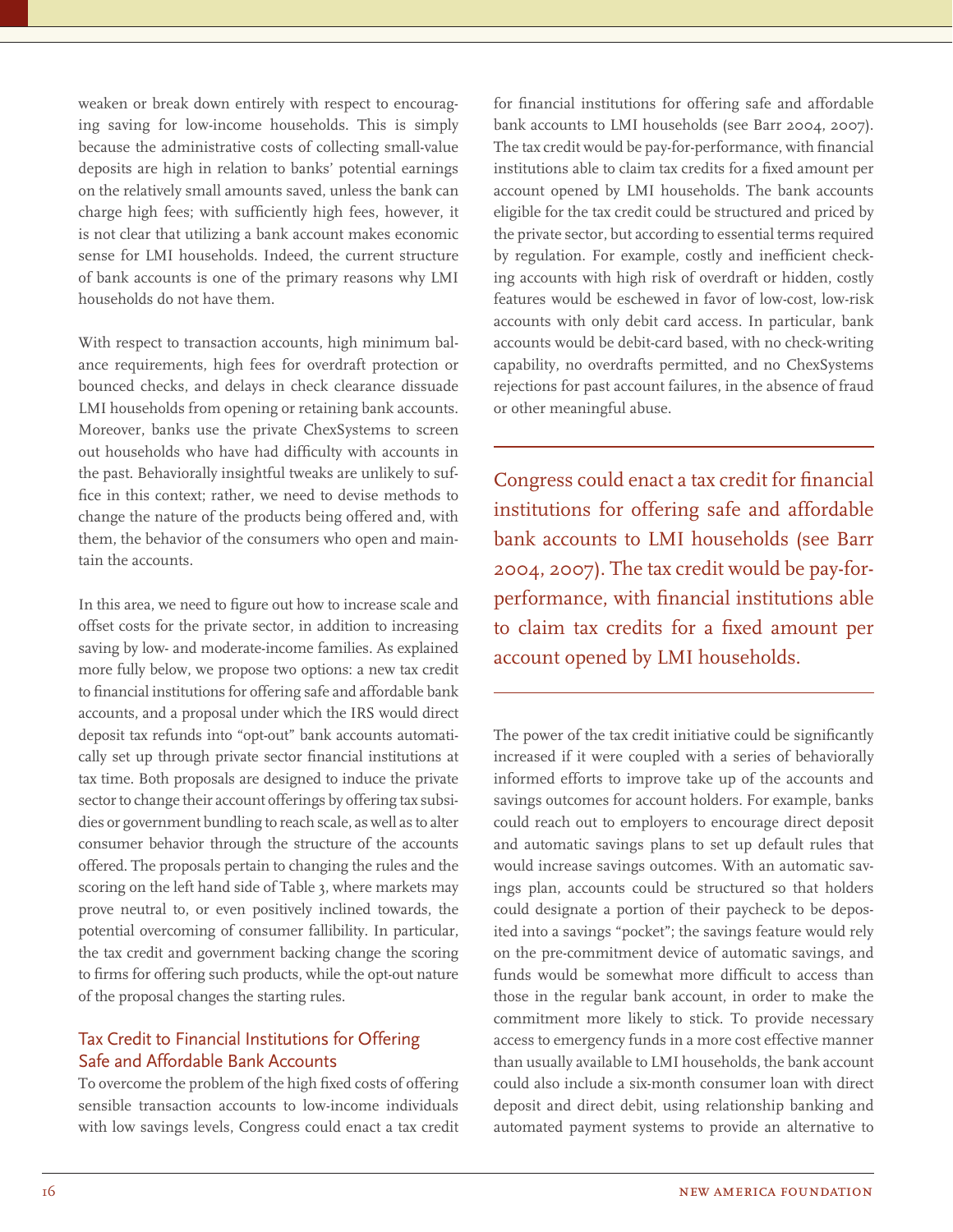costly payday loans. With direct deposit of income and direct debit of interest and principal due, the loan should be relatively costless to service and relatively low-risk for the bank. With a longer payment period than usual for payday lending, the loan should be more manageable for consumers living paycheck to paycheck, and would likely to lead to less repeated borrowing undertaken to stay current on past payday loans. Moreover, the loan repayment features could also include a provision that consumers "pay themselves first," by including a savings deposit to their account with every payment. Such a pre-commitment device could overcome consumer biases to procrastinate in savings, and reduce the likelihood of the need for future emergency borrowing. All of these efforts would likely increase take up of the banking product and improve savings outcomes from becoming banked.

To provide necessary access to emergency funds in a more cost effective manner than usually available to LMI households, the bank account could also include a six-month consumer loan with direct deposit and direct debit, using relationship banking and automated payment systems to provide an alternative to costly payday loans.

#### *An Opt Out Bank Account for Tax Refunds*

Congress could also enact a new, opt-out "tax refund account" plan to encourage savings and expanded access to banking services, while reducing reliance on costly refund loans (see Barr 2007). Under the plan, unbanked lowincome households who file their tax returns would have their tax refunds directly deposited into a new account. Banks agreeing to offer safe and affordable bank accounts would register with the IRS to offer the accounts, and a fiscal agent for the IRS would draw from a roster of banks offering these services in the taxpayer's geographic area in assigning the new accounts. On receiving the account number from its fiscal agent, the IRS would directly deposit EITC (and other tax refunds) into those accounts. Taxpayers could choose to opt-out of the system if they did not want to directly deposit their refund but the expectation is that the accounts would be widely accepted since

they would significantly reduce the costs of receiving one's tax refund. Once the tax refund account is set up through the IRS-mechanism at tax time, households would receive their tax refund in the account, weeks earlier than if they had to wait for a paper check. Moreover, once it is established, the account could continue to be used long past tax time. Households could also use the account just like any other bank account—to receive their income, to save, to pay bills, and the like.

 By using an opt-out strategy and reaching households at tax time, this approach could help to overcome consumer accounts could help to reduce the incentives to take out of credit. It could dramatically, efficiently, and quickly reach millions of LMI households and bring them into the would reach scale by using prepaid debit cards and pooled accounts offered by a more limited number of vendors chosen by the IRS, rather than individually-owned bank accounts offered by a large number of financial institutions. large scale of operations. In either event, opt-out strategies biases to procrastinate in setting up accounts. By reducing the time it takes to receive a refund, setting up such costly refund loans, incentives that are magnified by temporal myopia and misunderstanding regarding the costs banking system. A complementary approach (Koide 2007) In that manner, the private sector vendor would be assured and government incentives would be coupled to reach lowincome households with essential banking services.

# **Conclusion**

 We have explored how existing regulation fails to take lation would take account of the importance of framing standing, and between intention and action, as well as of other psychological factors affecting how people behave. tematically favor exploiting those biases in other contexts. ing—in which the same human failing in understanding account of advances in behavioral research about how people think and act. By contrast, behaviorally informed reguand defaults, of the gap between information and under-At the same time, we argue, behaviorally informed regulation should take into account not only behavioral insights about individuals, but also economic insights about markets. Markets can be shown to systematically favor overcoming behavioral biases in some contexts, and to sys-A central illustration of this distinction is the contrast between the market for saving and the market for borrow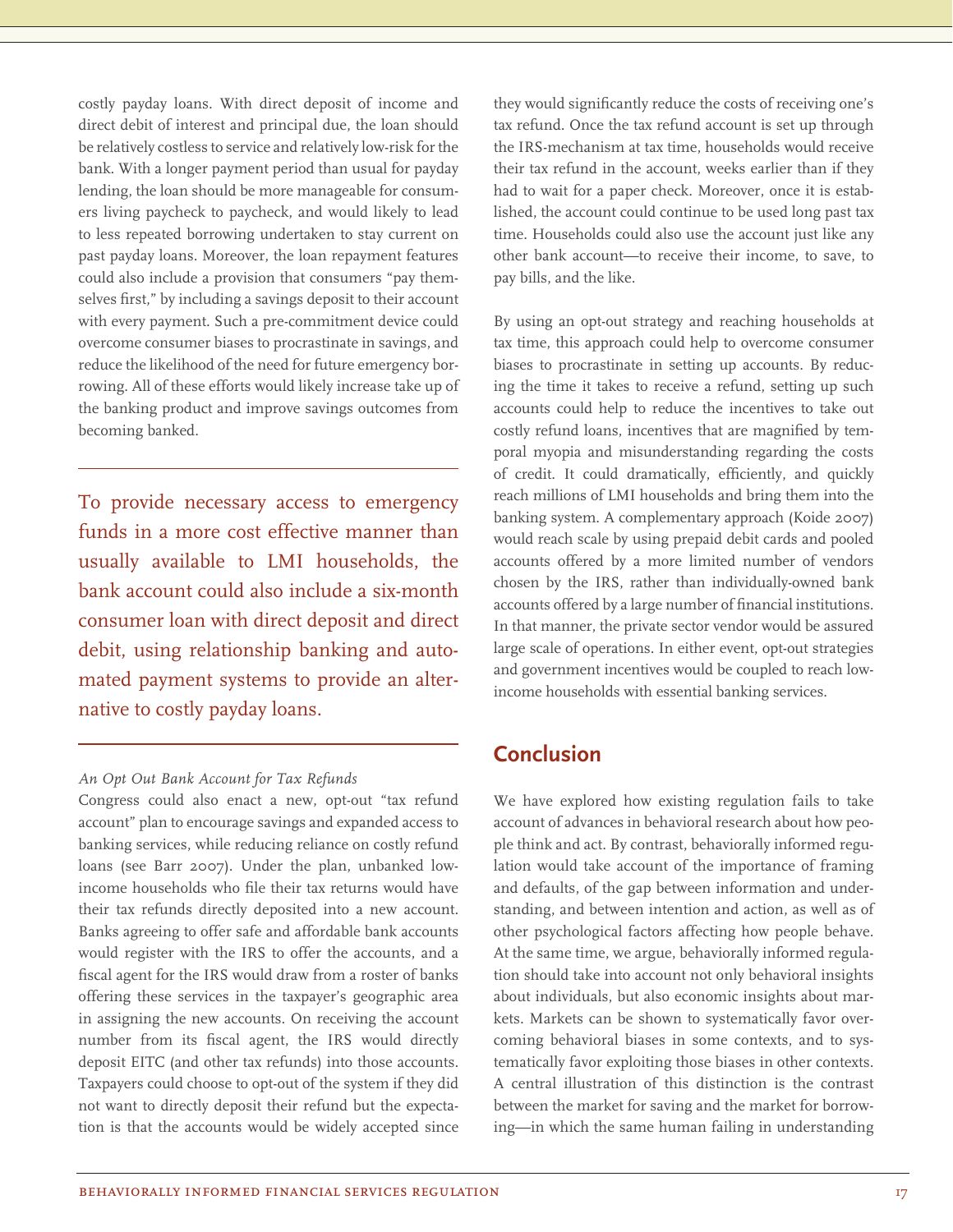and acting upon the concept of compound interest leads to opposite market reactions.

Behaviorally informed regulation would take account of the importance of framing and defaults, of the gap between information and understanding, and between intention and action, as well as of other psychological factors affecting how people behave.

Rather than relying on the classic model of rational agents and maximizing firms, we have developed a model in which we understand outcomes as an equilibrium interaction between individuals with specific psychologies and firms that respond to those psychologies within specific markets. As we have seen rather dramatically in the case of subprime mortgages, for example, market outcomes may not be socially optimal. To the extent that the interaction produces real harms, regulation could potentially be usefully addressed to the social welfare failures, if any, in this equilibrium. Taking both individuals and industrial organization seriously suggests the need for policy makers to consider a range of market-context specific policy options, including both changing the "rules" of the game, as well as changing its "scoring."

 from our conceptual model. In particular, in the home mortgage market, we have focused on a standards-based rowers, and a new, opt-out home mortgage system. With and regulation of late fees. We have also suggested ways in which behaviorally informed policy might promote for example, through an opt-out direct deposit account set up at tax time, or through tax incentives to firms to offer We have sketched here ten policy suggestions derived truth in lending law, a requirement of full disclosure of information favorable to the borrower, changing the incentives in the relationship between brokers and borrespect to credit cards, we have explored more salient disclosures, an opt-out payment plan, an opt-out credit card, basic banking and savings beyond the retirement world, low-cost accounts.

It is noteworthy that our current framework largely retains the classical perspective of consumers interacting in competitive markets. The difference is that consumers are now shown to be fallible in systematic and important ways, and firms are now understood to have incentives either to overcome such fallibility, or to exacerbate it, in different specific market contexts. Recognition of the serious social failures that can result from the interaction between individual psychology and industrial organization ought to lead to a range of behaviorally informed regulation of the types that we have described here, in order to restore fair and healthy competition.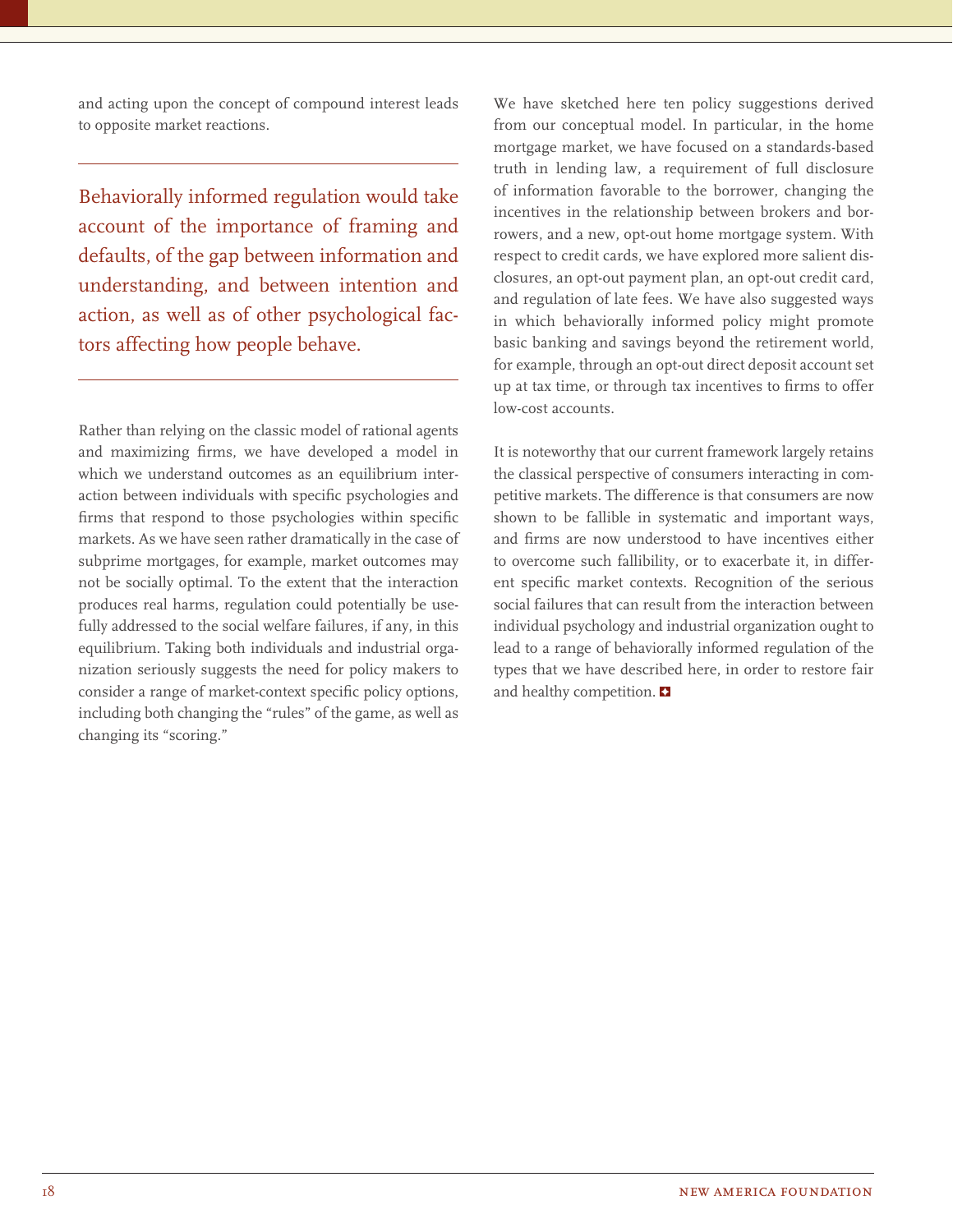#### **Notes**

1 Michael S. Barr is Professor of Law, University of Michigan Law School; senior fellow Center for American Progress; nonresident senior fellow, Brookings Institution. Sendhil Mullainathan is Professor of Economics, Harvard University. Eldar Shafir is Professor of Psychology and Public Affairs, Princeton University. The authors conduct research and development on public policy through Ideas42, with support from the Hewlett Foundation and the Russell Sage Foundation. The authors wish to thank Ellen Seidman and the New America Foundation for suggesting we undertake this project and for their ongoing support and encouragement.

2 These strategies have been called variously "Asymmetric Paternalism," "Libertarian Paternalism," and "Debiasing Through Law," see, e.g., Camerer et al. (2003), Thaler & Sunstein (2008), Jolls & Sunstein (2005).

3 We recognize that there are significant compliance issues regarding pensions and retirement plans, disclosure failures, fee churning and complicated and costly fee structures, conflicts of interest in plan management, as well as problems with encouraging employers to sign up low-wage workers for retirement plans. We do not mean to suggest that these failings are trivial; far from it. We only mean to suggest that, as a comparative matter, market incentives to overcome psychological biases in order to encourage saving are more aligned with optimal social policy than market incentives to exacerbate psychological biases to encourage borrowing.

4 We use this bi-modal framework of regulatory choice to simplify the exploration of how our model of individual psychology and firm incentives affects regulation. We acknowledge that the regulatory choice matrix is more complex (see Barr 2005b).

5 This is largely because of the existing regulatory framework: pension regulation gives employers incentives to enroll lower income individuals in 401(k) programs. Absent this, it is likely that firms would be happy to discourage enrollment since they often must pay the match for these individuals. This point is interesting because it suggests that even defaults in savings only work because some other regulation "changed the scoring" of the game.

6 See Federal Reserve Board, Final Rule Amending Regulation Z, 12 CFR Part 226 (July 14, 2008); Summary of Findings: Consumer Testing of Mortgage Broker Disclosures, submitted to the Board of Governors of the Federal Reserve System, July 10, 2008; Federal Reserve Board, Proposed Rule Amending Regulation Z, 12 CFR Part 226 (June 14, 2007), Federal Register 72, No. 114: 32948; Design and Testing of Effective Truth in Lending Disclosures, Submitted to the Board of Governors of the Federal Reserve System, May 16, 2007.

7 Elizabeth Warren, for example, has proposed a new Financial Product Safety Commission, see Unsafe At Any Rate, Democracy #8, Summer 2007.

8 A more aggressive approach would be to permit class action litigation on an affirmative basis. In this paper, we are not yet able to balance the costs of class action litigation against the benefits of stronger enforcement.

 mately to pass on the cost of a mortgage broker fee to a cash 9 See Jackson & Burlingame, supra, at 127. While in principle yield spread premiums could permit lenders legitistrapped borrower in the form of a higher interest rate rather than in the form of a cash payment, the evidence suggests that yield spread premiums are in fact used to compensate brokers for getting borrowers to accept higher interest rates, prepayment penalties, and other loan terms.

10 Id. at 125; see also Jack Guttentag, Another View of Predatory Lending 8 (Wharton Fin. Inst. Ctr., Working Paper No. 01-23-B, 2000), available at http://fic.wharton. upenn.edu/fic/papers/01/0123.pdf.

11 Cain, D.M., Lowenstein, G., & Moore, D.A. 2005, The Dirt on Coming Clean: Perverse Effects of Disclosing Conflicts of Interest, Journal of Legal Studies, 34: 1-25.

12 We discuss this idea in further detail in Barr, Mullainathan and Shafir (2008).

13 See generally Oren Bar-Gill, Seduction by Plastic, 98 Nw. U. L. Rev. 1373 (2004).

14 Id. at 1395 – 96.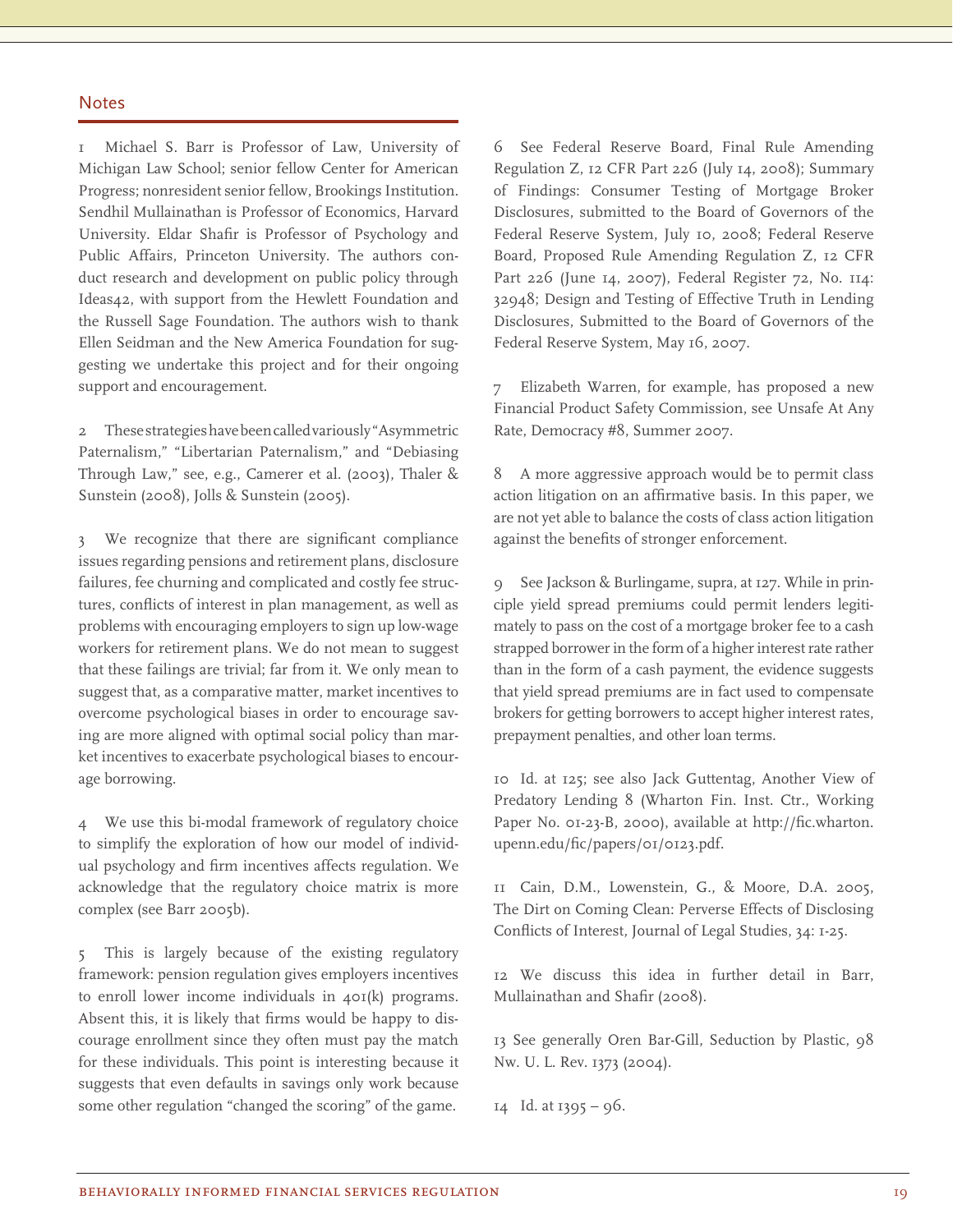15 Id. at 1394 – 95.

16 Brian K. Bucks et al., Recent Changes in U.S. Family Finances: Evidence from the 2001 and 2004 Survey of Consumer Finances, Fed. Res. Bull., Mar. 22, 2006, at A1, available at http://www.federalreserve.gov/pubs/bulletin/2006/financesurvey.pdf.

17 Ronald Mann, Charging Ahead: The Growth and Regulation of Payment Card Markets Around the World  $60 - 69$  (2006).

18 Ronald J. Mann, Bankruptcy Reform and the "Sweat Box" of Credit Card Debt, Ill. Law. Rev. 1:375 (2007).

19 See Bankruptcy Abuse Prevention and Consumer Protection Act of 2005, Pub L. No. 109-8, 119 Stat. 23 (codified at  $II$  U.S.C.  $\int$  101 et seq (2005)).

20 See, e.g., U.S. Gen. Accounting Office, Report 06-929, Credit Cards: Increased Complexity in Rates and Fees Heightens the Need for More Effective Disclosures to Consumers (2006).

 21 See, e.g., Office of the Comptroller of the Currency, OCC Bull. 2003-1, Credit Card Lending: Account of the Comptroller of the Currency, OCC Advisory Letter www.occ.treas.gov/ftp/advisory/2004-4.doc; Office of the Management and Loss Allowance Guidance (2003); Office 2004-4, Secured Credit Cards (2004), available at http:// Comptroller of the Currency, OCC Advisory Letter 2004- 10, Credit Card Practices (2004), available at http://www. occ.treas.gov/ftp/advisory/2004-10.doc..

22 See Press Release, The Federal Reserve Board, Proposed Amendments to Regulation Z, available at http://www.federalreserve.gov/BoardDocs/Press/bcreg/2007/20070523/ default.htm (May 23, 2007).

23 Id., Proposed Rule, 12 C.F.R. 226, proposed §.7(b)(12), implementing 15 U.S.C. §1637(b)(11).

24 Buehler, R., Griffin, D., & Ross, M. (2002). Inside the planning fallacy: The causes and consequences of optimistic time predictions," in T. Gilovich, D. Griffin, & D. Kahneman (Eds.), Heuristics and biases: The psychology of intuitive judgment. Cambridge: Cambridge University Press. Koehler, D.J., & Poon, C.S.K. (2005).

Self-predictions overweight strength of current intentions. Journal of Experimental Social Psychology.

25 Barr (2007). For a related proposal, see Robert Gordon and Derek Douglas, "Taking Charge", The Washington Monthly (December 2005) (arguing for an opt-out direct debit arrangement for credit cards).

26 Unsafe At Any Rate, Democracy #8, Summer 2007.

27 Id.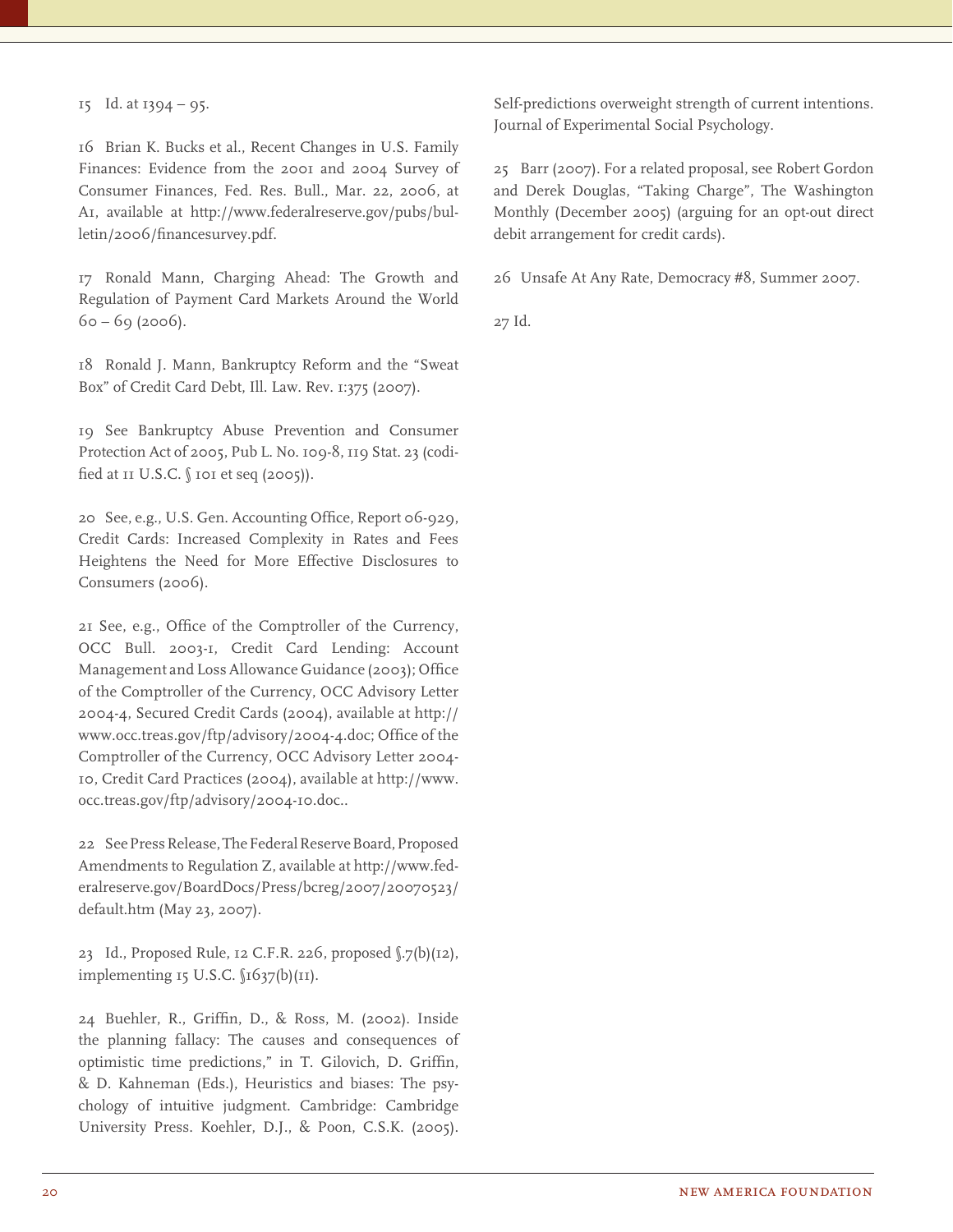#### References

- Ausubel, L. M. 1991. "The Failure of Competition in the Credit Card Market." *American Economic Review*  (March): 50–81.
- Bankruptcy Abuse Prevention and Consumer Protection Act of 2005, Pub L. No. 109-8, 119 Stat. 23 (codified at 11 U.S.C. § 101 et seq (2005)).
- Bar-Gill, O. 2004. "Seduction by Plastic." *Northwestern University Law Review* 98(4): 1373–1434.
- Barr, M. S. 2004. "Banking the Poor." Yale Journal on Regulation  $2I(I)$ :  $I2I-237$ .
- Barr, Michael S., S. Mullainathan & E. Shafir, "An Opt-Out Home Mortgage System," Hamilton Project Discussion Paper 2008-14 (Sept. 2008), The Brookings Institution.
- ———. 2005a. "Credit Where It Counts." *New York University Law Review* 80(2): 513–652.
- ———. 2005b. "Modes of Credit Market Regulation." In *Building Assets, Building Credit*, ed. Nicolas Retsinas and Eric Belsky. Washington, DC: Brookings Institution Press.

———. 2007. "An Inclusive, Progressive National Savings and Financial Services Policy." *Harvard Law and Policy Review* 1(1): 161–84.

- Buehler, R., Griffin, D., & Ross, M. 2002. Inside the planning fallacy: The causes and consequences of optimistic time predictions. In T. Gilovich, D. Griffin, & D. Kahneman (Eds.), Heuristics and biases: The psychology of intuitive judgment. Cambridge: Cambridge University Press.
- Bucks, Brian K. et al. 2006. "Recent Changes in U.S. Family Finances: Evidence from the 2001 and 2004 Survey of Consumer Finances." FED. RES. BULL. at A1, available at http://www.federalreserve.gov/pubs/ bulletin/2006/financesurvey.pdf.
- Cain, D. M., G. Lowenstein, and D. A. Moore. 2005. "The Dirt on Coming Clean: Perverse Effects of Disclosing Conflicts of Interest." *Journal of Legal Studies* 34(1):  $I-25$ .
- Camerer, Colin, Samuel Issacharoff, George Loewenstein, Ted O'Donoghue, and Matthew Rabin. 2003. "Regulation for Conservatives: Behavioral Economics and the Case for 'Asymmetric Paternalism.'" *University of Pennsylvania Law Review* 151(3): 1211, 1230–37.
- Design and Testing of Effective Truth in Lending Disclosures, Submitted to the Board of Governors of the Federal Reserve System, May 16, 2007.

Engel, K. and McCoy, P. 2007. "Turning a Blind Eye: Wall Street Finance of Predatory

Lending" 75 Fordham Law Review 2039.

- Federal Reserve Board, Final Rule Amending Regulation Z, 12 CFR Part 226 (July 14, 2008).
- Federal Reserve Board, Proposed Rule Amending Regulation Z, 12 CFR Part 226 (June 14, 2007), Federal Register 72, No. 114: 32948.
- The Federal Reserve Board, Proposed Amendments to Regulation Z (press release), available at http:// www.federalreserve.gov/BoardDocs/Press / bcreg/2007/20070523/default.htm (May 23, 2007).
- FTC. 2007. "Improving Consumer Mortgage Disclosures: An Empirical Assessment of Current and Prototype Disclosure Forms." Bureau of Economics Staff Report, Federal Trade Commission, Washington, DC. http://www.ftc.gov/os/007/06/ PO25505mortgagedisclosurereport.pdf.
- Gordon, R. & Douglas, D. 2005. "Taking Charge." *The Washington Monthly*.
- Guttentag, Jack. 2000. "Another View of Predatory Lending." Working Paper 01-23-B, Wharton Financial Institutions Center, Philadelphia, PA. http://fic.wharton.upenn.edu/fic/papers/01/0123.pdf.
- Jackson, H. E., and L. Burlingame. 2007. "Kickbacks or Compensation: The Case of Yield Spread Premiums." *Stanford Journal of Law, Business and Finance* 12: 289– 361.
- Jolls, C., and C. R. Sunstein. 2005. "Debiasing Through Law." Olin Working Paper 225, University of Chicago Law and Economics, Chicago. Harvard Law and Economics Discussion Paper, Cambridge, MA. http:// ssrn.com/abstract=590929.
- Kennedy, Duncan. 2005. "Cost-Benefit Analysis of Debtor Protection Rules in Subprime Market Default Situations." In *Building Assets, Building Credit*, ed. Nicolas Retsinas and Eric Belsky, pp. 266–82. Washington, DC: Brookings Institution Press.
- Koehler, D. J., and C. S. K. Poon. 2005. "Self-Predictions Overweight Strength of Current Intentions." *Journal of Experimental Social Psychology* 42(4): 517–24.
- Koide, M. 2007. "The Assets and Transaction Account," New America Foundation.
- Mann, Ronald. 2007. "Bankruptcy Reform and the Sweat Box of Credit Card Debt." *University of Illinois Law Review* 2007(1): 375–403.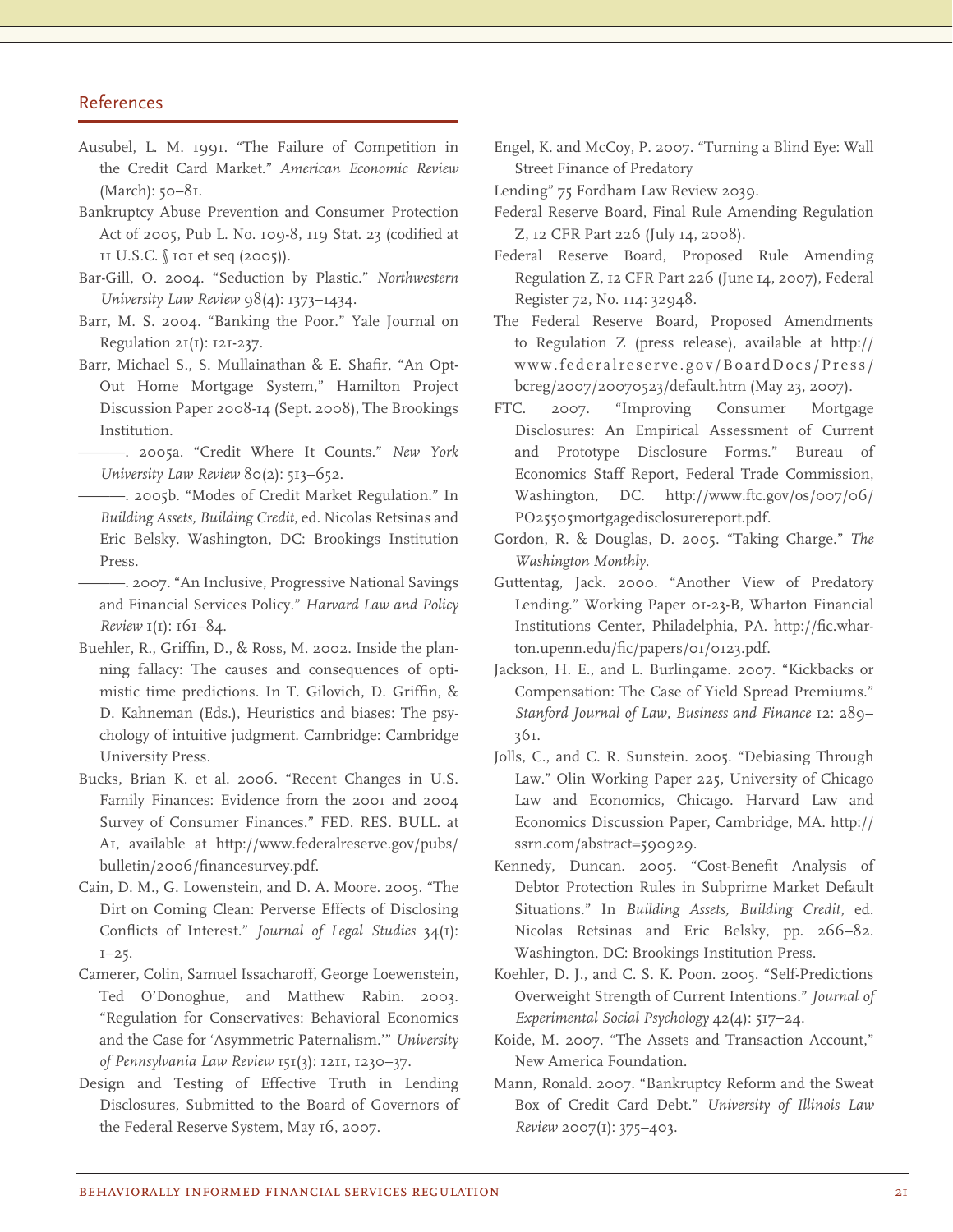- Musto, David K. 2007. "Victimizing the Borrowers: Predatory Lending's Role in the Subprime Mortgage Crisis." Wharton working paper, Philadelphia, PA. Published February 20, 2008 on Knowledge@ Wharton. http://knowledge.wharton.upenn.edu/article.cfm?articleid=1901.
- Office of the Comptroller of the Currency, OCC Bull. 2003- 1, Credit Card Lending: Account Management and Loss Allowance Guidance (2003).
- Office of the Comptroller of the Currency, OCC Advisory Letter 2004-4, Secured Credit Cards (2004), available at http://www.occ.treas.gov/ftp/advisory/2004-4.doc.
- Office of the Comptroller of the Currency, OCC Advisory Letter 2004-10, Credit Card Practices
- (2004), available at http://www.occ.treas.gov/ftp/advisory/2004-10.doc.
- Summary of Findings: Consumer Testing of Mortgage Broker Disclosures, submitted to the Board of Governors of the Federal Reserve System, July 10, 2008.
- Thaler, R.H., and Sunstein, C.R. 2008. *Nudge: Improving Decisions About Health, Wealth, and Happiness*. New Haven, CT: Yale University Press.
- U.S. Gen. Accounting Office, Report 06-929, Credit Cards: Increased Complexity in Rates and Fees Heightens the Need for More Effective Disclosures to Consumers (2006).
- Warren, Elizabeth. 2007. "Unsafe at any Rate." *DEMOCRACY: A Journal of Ideas 8*.
- White, J. J., and R. S. Summers. 1995. *Uniform Commercial Code*, 4th ed. Practitioner Treatise Series. St. Paul, MN: West Publishing.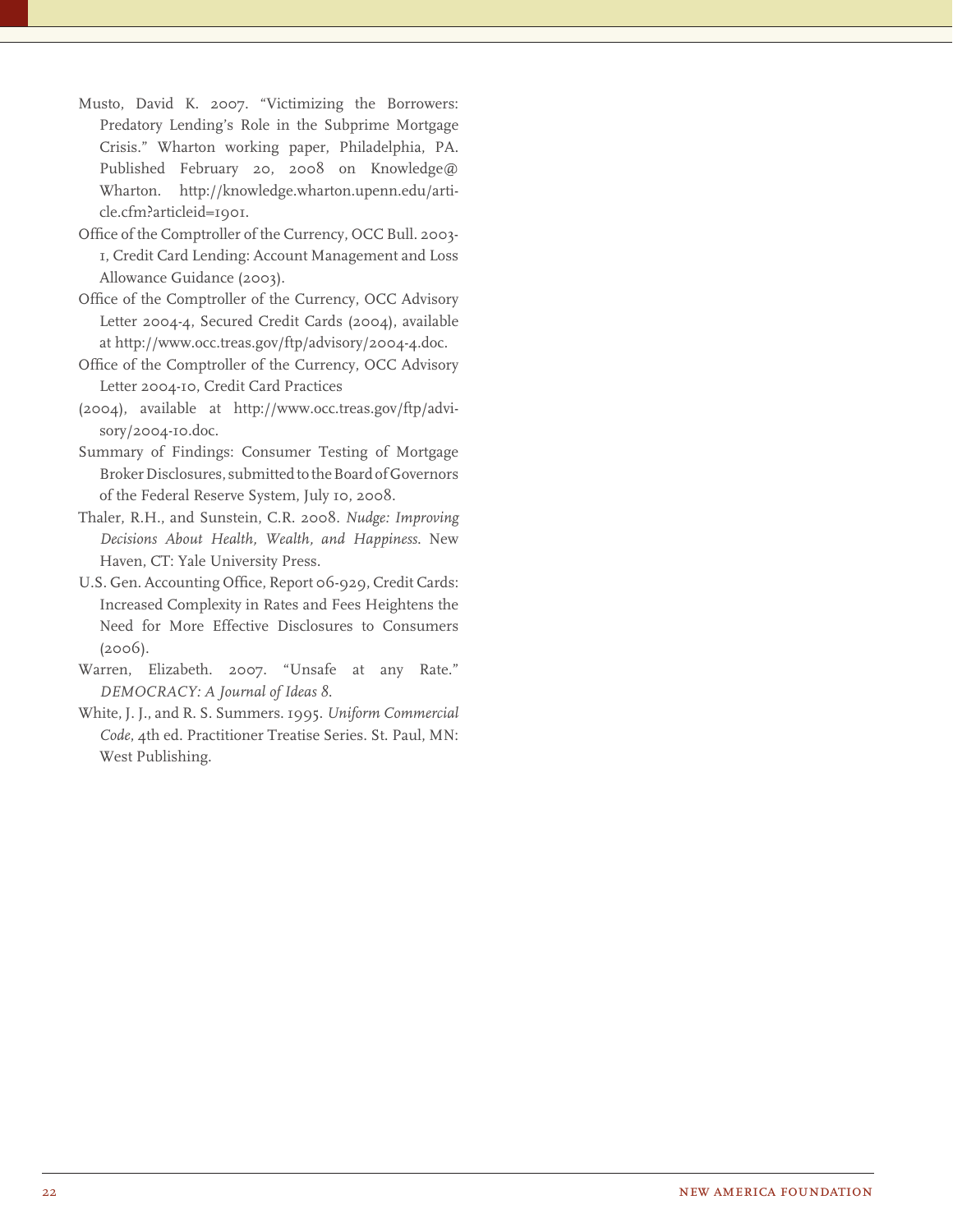# **About the Asset Building Program**

The Asset Building Program of the New America Foundation was established in 2002 to significantly broaden savings and assets ownership in America, thereby providing all direct stake in the overall success of the economy. Americans both with the means to get ahead and with a

For further information please contact the Asset Building Program at 202-986-2700.